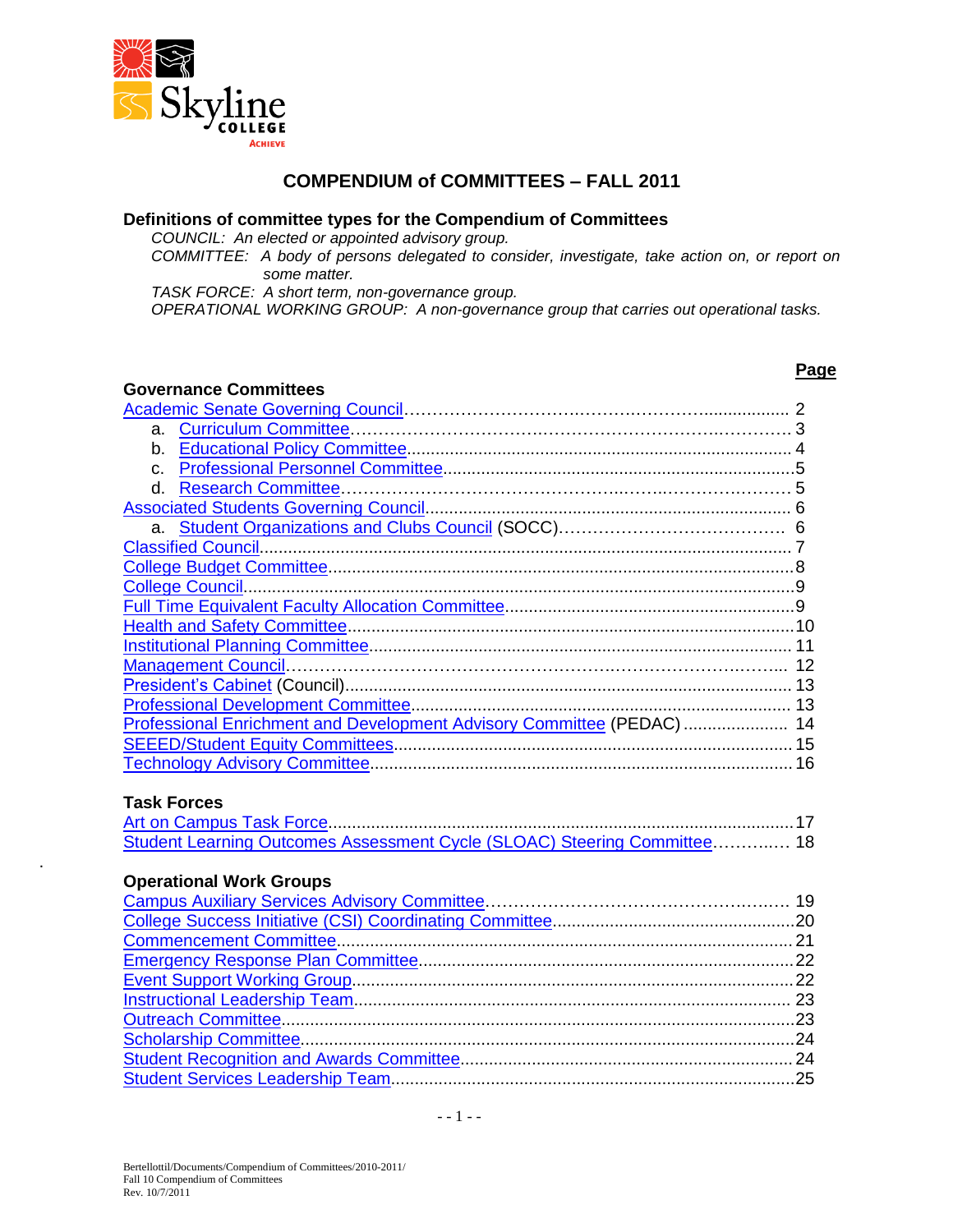## **GOVERNANCE COMMITTEES**

#### <span id="page-1-0"></span>**1. Academic Senate Governing Council**

Serves as policy making body for the Academic Senate; promotes the general welfare of Skyline College, its faculty, and the San Mateo County Community College District; represents the faculty in making recommendations to the administration of the College and the District Board of Trustees with respect to academic and professional matters; works toward the development and improvement of professional standards; provides for continuous study of faculty and College problems.

| 2010-2011                                                                                                                                                                                                                                                                                                                                                                                                                                                                                                                                                                                | 2011-2012                                                                                                                                                                                                                                                                                                                                                                                                                                                                                                                                                                                |
|------------------------------------------------------------------------------------------------------------------------------------------------------------------------------------------------------------------------------------------------------------------------------------------------------------------------------------------------------------------------------------------------------------------------------------------------------------------------------------------------------------------------------------------------------------------------------------------|------------------------------------------------------------------------------------------------------------------------------------------------------------------------------------------------------------------------------------------------------------------------------------------------------------------------------------------------------------------------------------------------------------------------------------------------------------------------------------------------------------------------------------------------------------------------------------------|
|                                                                                                                                                                                                                                                                                                                                                                                                                                                                                                                                                                                          |                                                                                                                                                                                                                                                                                                                                                                                                                                                                                                                                                                                          |
|                                                                                                                                                                                                                                                                                                                                                                                                                                                                                                                                                                                          |                                                                                                                                                                                                                                                                                                                                                                                                                                                                                                                                                                                          |
| Membership (elected by faculty)<br>Fermin Irigoyen, President<br>Ray Hernandez, Past President<br>Leigh Anne Sippel, Vice President/Secretary<br>Evan Leach, Treasurer<br>Arthur Takayama, Professional Personnel Chair<br>Kathleen Feinblum, Educational Policy Chair<br>Christine Roumbanis, Curriculum Committee<br>Chair<br>Michael Moynihan, Research Committee Chair<br>Lynne Douglas, SEEED/Student Equity<br>Chip Chandler, P.E./Athletics and AFT rep<br>Dennis Eadus, Language Arts rep<br>Tiffany Schmierer, Social Science/Creative Arts<br>rep<br>Lynn Morita, Business rep | Membership (elected by faculty)<br>Fermin Irigoyen, President<br>Ray Hernandez, Past President<br>Leigh Anne Shaw, Vice President/Secretary<br>Evan Leach, Treasurer<br>Arthur Takayama, Professional Personnel Chair<br>Educational Policy Chair to be determined<br>Nick Kapp, Curriculum Committee Chair<br>Melissa Michelitsch, Research Committee Chair<br>Lynne Douglas, SEEED/Student Equity<br>Chip Chandler, Kinesiology/Athletics/Dance and<br>AFT rep<br>Liza Erpelo, Language Arts rep<br>Michael Moynihan, Social Science/Creative Arts<br>rep<br>Kate Browne, Business rep |
| Nate Nevado, Counseling                                                                                                                                                                                                                                                                                                                                                                                                                                                                                                                                                                  | Nate Nevado, Counseling                                                                                                                                                                                                                                                                                                                                                                                                                                                                                                                                                                  |
| Melissa Michelitsch, Science/Math/Technology<br>rep                                                                                                                                                                                                                                                                                                                                                                                                                                                                                                                                      | Stephen Fredricks, Science/Math/Technology<br>rep                                                                                                                                                                                                                                                                                                                                                                                                                                                                                                                                        |
| Ray Parenti-Kurttila, ASSC rep                                                                                                                                                                                                                                                                                                                                                                                                                                                                                                                                                           | Edwina Yuan, ASSC                                                                                                                                                                                                                                                                                                                                                                                                                                                                                                                                                                        |
| Classified rep: open                                                                                                                                                                                                                                                                                                                                                                                                                                                                                                                                                                     | Classified rep: open                                                                                                                                                                                                                                                                                                                                                                                                                                                                                                                                                                     |
| <b>Meeting Date/Time/Location</b><br>$2^{nd}$ and $4^{th}$ Fridays<br>1:10 p.m.<br>Building 5, Room 5131                                                                                                                                                                                                                                                                                                                                                                                                                                                                                 | <b>Meeting Date/Time/Location</b><br>$2^{nd}$ and $4^{th}$ Fridays<br>1:10 $p.m.$<br>Building 5, Room 5131                                                                                                                                                                                                                                                                                                                                                                                                                                                                               |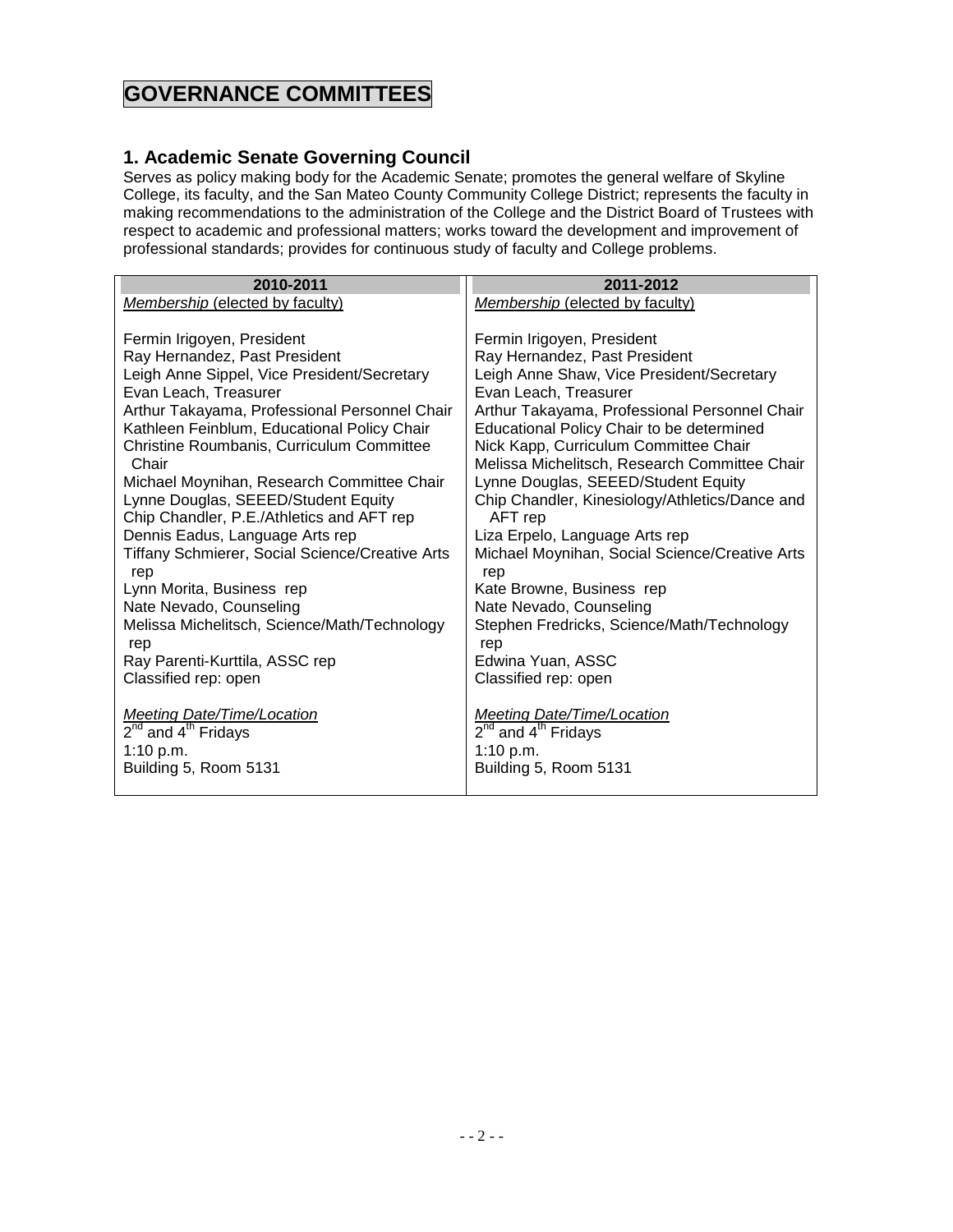#### <span id="page-2-0"></span>**1a. Curriculum Committee**

The Curriculum Committee carries on a regular review of the entire College curriculum; considers for recommendation all matters of administrative policy concerning the curriculum; considers for recommendation proposals for new courses and programs; recommends action on all deletions, classifications and changes in courses and programs.

| 2010-2011                                                                | 2011-2012                                                |
|--------------------------------------------------------------------------|----------------------------------------------------------|
| Membership (one elected faculty                                          | <b>Membership</b> (one elected faculty representative    |
| representative from each division)                                       | from each division)                                      |
| Christine Roumbanis, Co-Chair, Business                                  | Nick Kapp, Chair, Science/Math/Technology                |
| Nick Kapp, Co-Chair,                                                     | <b>Christine Roumbanis, Business</b>                     |
| Science/Math/Technology                                                  | Jacquie Escobar, Counseling                              |
| Jacquie Escobar, Counseling                                              | Jan Fosberg, Kinesiology/Athletics/Dance                 |
| Jan Fosberg, P.E./Athletics                                              | Phyllis Taylor, Language Arts                            |
| Phyllis Taylor, Language Arts                                            | Dennis Wolbers, Social Science/Creative Arts             |
| Dennis Wolbers, Social Science/Creative Arts                             |                                                          |
|                                                                          | <b>Ex Officio Members</b>                                |
| <b>Ex Officio Members</b>                                                | Mike Williamson, Interim VP of Instruction               |
| Mike Williamson, Interim VP of Instruction                               | John Mosby, Dean of Enrollment Services                  |
| Maria Escobar, Dean of Enrollment Services                               | Rick Wallace, Dean of Counseling (for                    |
| Rick Wallace, Dean of Counseling (for<br>matriculation and articulation) | matriculation and articulation)                          |
| Sheldon Carroll, Classified Rep                                          | Sheldon Carroll, Classified Rep<br>Edwina Yuan, ASSC rep |
| Ken Chan, ASSC rep                                                       | Maria Norris, Recorder                                   |
| Patty Gladstone, ASSC rep                                                |                                                          |
| Maria Norris, Recorder                                                   | <b>Meeting Date/Time/Location</b>                        |
|                                                                          | $\overline{1^{st}}$ and $3^{rd}$ Wednesday               |
| <b>Meeting Date/Time/Location</b>                                        | 2:10 p.m.                                                |
| 1 <sup>st</sup> and 3 <sup>rd</sup> Wednesday                            | Building 4, Room 4343                                    |
| 2:10 p.m.                                                                |                                                          |
| Building 1, Room 1319                                                    |                                                          |
|                                                                          |                                                          |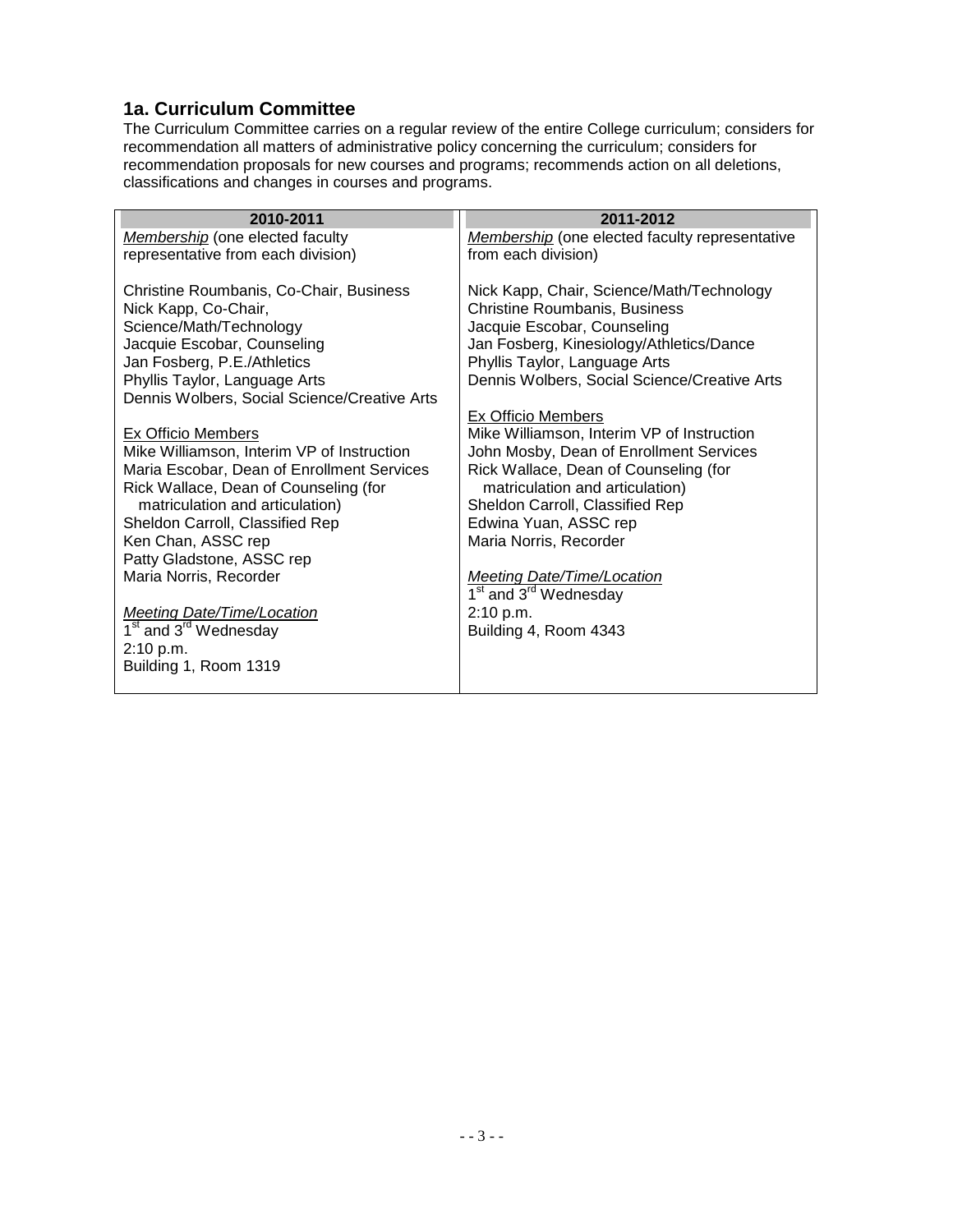## <span id="page-3-0"></span>**1b. Educational Policy Committee**

This committee considers for recommendation all matters of educational policy including academic standards, probation, disqualification, readmissions policies, grading procedures, matriculation, student behavior, and student grievance procedures; considers for recommendation all matters of administrative policy concerning educational policy, including policies of the Office of Instruction and the Office of Student Services.

| 2010-2011                                                                                                                                                                                                                                                          | 2011-2012                                                                                                                                                                                                                                         |
|--------------------------------------------------------------------------------------------------------------------------------------------------------------------------------------------------------------------------------------------------------------------|---------------------------------------------------------------------------------------------------------------------------------------------------------------------------------------------------------------------------------------------------|
| Membership (one elected faculty                                                                                                                                                                                                                                    | Membership (one elected faculty representative                                                                                                                                                                                                    |
| representative from each division)                                                                                                                                                                                                                                 | from each division)                                                                                                                                                                                                                               |
| Jacqueline Escobar, Chair, Counseling<br>Katharine Harer, Language Arts                                                                                                                                                                                            | Steve Aurilio, Social Science/ Creative Arts,<br>Chair                                                                                                                                                                                            |
| Steve Aurilio, Social Science/ Creative Arts                                                                                                                                                                                                                       | Katharine Harer, Language Arts                                                                                                                                                                                                                    |
| Brian Daniel, Science/Math/Technology<br>Nohel Corral, Counseling                                                                                                                                                                                                  | Alma Cervantes, Business<br>Brian Daniel, Science/Math/Technology                                                                                                                                                                                 |
| Kevin Sullivan, Business                                                                                                                                                                                                                                           | Kevin Sullivan, Business                                                                                                                                                                                                                          |
| Caroline Chen, ASSC                                                                                                                                                                                                                                                | Janet Weber, Classified rep                                                                                                                                                                                                                       |
| Pat Tyler, Classified rep                                                                                                                                                                                                                                          | Imelda Hermosillo, Counseling rep                                                                                                                                                                                                                 |
| Janet Weber, Classified rep                                                                                                                                                                                                                                        | Juliana Franco, ASSC rep                                                                                                                                                                                                                          |
| P.E./Athletics Dance rep: open                                                                                                                                                                                                                                     | Kinesiology/Athletics Dance rep: open                                                                                                                                                                                                             |
| <b>Ex Officio Members</b><br>Joe Madrigal, Interim VP Student Services<br>Donna Bestock, Dean of Social Science/<br><b>Creative Arts</b><br>Maria Escobar, Dean of Enrollment Services<br>Rick Wallace, Dean of Counseling and<br><b>Matriculation Coordinator</b> | Ex Officio Members<br>Joe Madrigal, Interim VP Student Services<br>Donna Bestock, Dean of Social Science/<br>Creative Arts<br>John Mosby, Dean of Enrollment Services<br>Rick Wallace, Dean of Counseling and<br><b>Matriculation Coordinator</b> |
| <b>Meeting Date/Time/Location</b><br>1 <sup>st</sup> Tuesday                                                                                                                                                                                                       | <b>Meeting Date/Time/Location</b><br>1 <sup>st</sup> Tuesday                                                                                                                                                                                      |
| 1:30 p.m.                                                                                                                                                                                                                                                          | 1:30 p.m.                                                                                                                                                                                                                                         |
| Building 5, Room 5131                                                                                                                                                                                                                                              | Building 5, Room 5131                                                                                                                                                                                                                             |
|                                                                                                                                                                                                                                                                    |                                                                                                                                                                                                                                                   |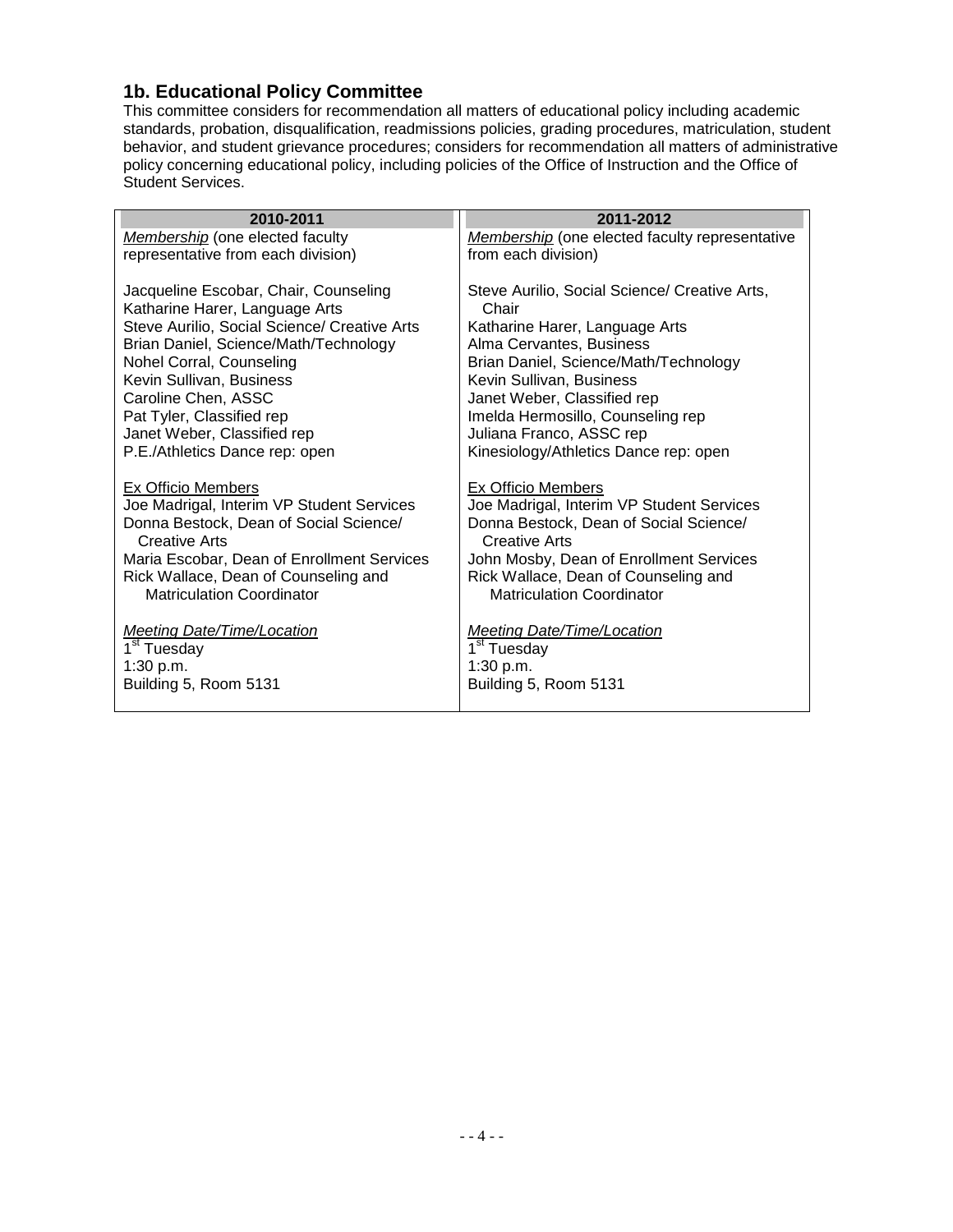### <span id="page-4-0"></span>**1c. Professional Personnel Committee**

This committee promotes staff development and professional growth; considers questions of professional ethics; reviews and makes recommendations concerning Trustees' Grant Proposals and other faculty proposals as necessary; makes recommendations concerning faculty awards; reviews and recommends faculty development programs such as Flex Day activities.

| 2010-2011                                                        | 2011-2012                                                        |
|------------------------------------------------------------------|------------------------------------------------------------------|
| Membership                                                       | Membership                                                       |
| (one elected faculty representative from each<br>division)       | (one elected faculty representative from each<br>division)       |
| Arthur Takayama, Chair, Social Science/<br><b>Creative Arts</b>  | Arthur Takayama, Chair, Social Science/<br>Creative Arts         |
| Shari Bookstaff, Science/Math/Technology                         | Shari Bookstaff, Science/Math/Technology                         |
| Don Biederman, Counseling                                        | Don Biederman, Counseling                                        |
| Chip Chandler, P.E./Athletics/Dance                              | Chip Chandler, Kinesiology/Athletics/Dance                       |
| Nancy Kaplan-Biegel, Language Arts                               | Nancy Kaplan-Biegel, Language Arts                               |
| Guillermo Ortiz, Business                                        | Guillermo Ortiz, Business                                        |
| Donna Bestock, Dean, Social Science/Creative<br>Arts, ex officio | Donna Bestock, Dean, Social Science/Creative<br>Arts, ex officio |
| Meeting Date/Time/Location                                       | Meeting Date/Time/Location                                       |
| Meets three to five times per year                               | Meets three to five times per year                               |

#### <span id="page-4-1"></span>**1d. Research Committee**

The Academic Senate Research Committee aids faculty doing institutional research; acts as a resource to the Senate in matters of institutional research; performs institutional research under the direction of the Academic Senate Governing Council.

| 2010-2011                                                                                                                                                                                                                                                                                                                     | 2011-2012                                                                                                                                                                                                                                                                                                                                                            |
|-------------------------------------------------------------------------------------------------------------------------------------------------------------------------------------------------------------------------------------------------------------------------------------------------------------------------------|----------------------------------------------------------------------------------------------------------------------------------------------------------------------------------------------------------------------------------------------------------------------------------------------------------------------------------------------------------------------|
| Membership                                                                                                                                                                                                                                                                                                                    | Membership                                                                                                                                                                                                                                                                                                                                                           |
| (one elected faculty representative from each                                                                                                                                                                                                                                                                                 | (one elected faculty representative from each                                                                                                                                                                                                                                                                                                                        |
| division)                                                                                                                                                                                                                                                                                                                     | division)                                                                                                                                                                                                                                                                                                                                                            |
| Michael Moynihan, Chair, Social Science/<br><b>Creative Arts</b><br>Jeff Westfall, Language Arts<br>Hui Pate, Business<br>Melissa Komadina, Counseling<br>Kevin Corsiglia, P.E./Athletics/Dance<br>Melissa Michelitsch, Science/Math/Technology<br>Rob Johnstone, Dean, Research, Planning and<br>Institutional Effectiveness | Melissa Michelitsch, Chair, Science/Math/<br>Technology<br>Tony Jackson, Social Science/ Creative Arts<br>Lucia Lachmayr, Language Arts<br>Kevin Corsiglia, Kinesiology/Athletics/Dance<br>Ghanma, Mousa, Science/Math/Technology<br>Rob Johnstone, Dean, Research, Planning and<br><b>Institutional Effectiveness</b><br>Business rep: open<br>Counseling rep: open |
| <b>Meeting Date/Time/Location</b><br>To be determined                                                                                                                                                                                                                                                                         | Meeting Date/Time/Location                                                                                                                                                                                                                                                                                                                                           |
|                                                                                                                                                                                                                                                                                                                               | To be determined                                                                                                                                                                                                                                                                                                                                                     |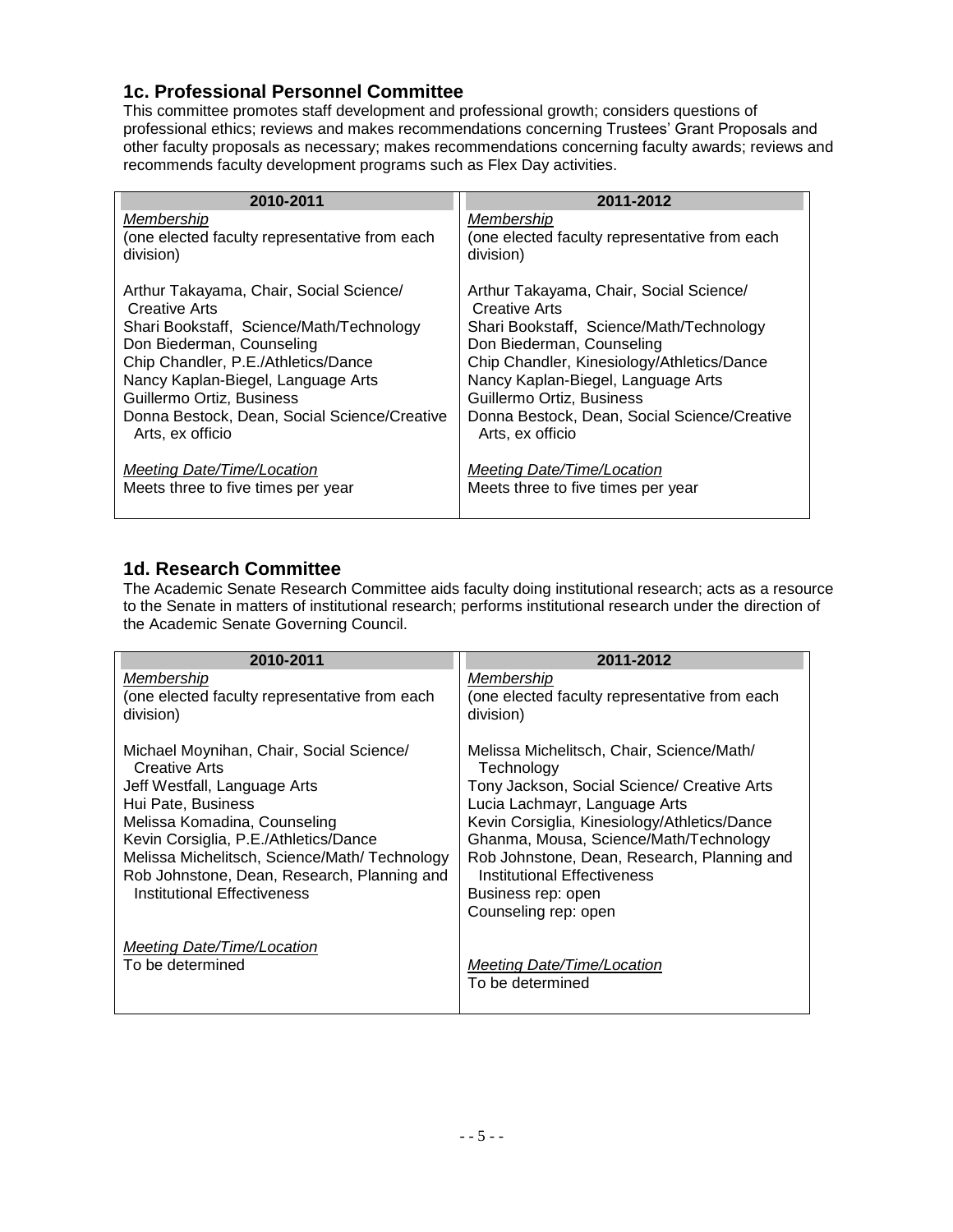## <span id="page-5-0"></span>**2. Associated Students Governing Council**

Represents all Skyline students; maintains student body facilities; plans activities; adopts and supervises the ASSC budget; participates in College committees; shares in the development of College policies.

| 2010-2011                                                                                 | 2011-2012                                         |                         |
|-------------------------------------------------------------------------------------------|---------------------------------------------------|-------------------------|
| Membership (officers elected by students)                                                 | Membership (officers elected by students)         |                         |
| <b>Executive Council Officers</b>                                                         | <b>Executive Council Officers</b>                 |                         |
| Raymond Parenti-Kurttila, President, Chair                                                | Heidi Hansen, President, Chair                    |                         |
| Amanda Parker, Vice President                                                             | Edwina Yuan, Vice President                       |                         |
| Heidi Lavelle, Commissioner of Finance                                                    | Larissa Espada, Commissioner of Publicity         |                         |
| Ken Chen, Commissioner of Public Records<br>Patiane Gladstone, Commissioner of Activities | Juliana Franco, Commissioner of Public<br>Records |                         |
| Caroline Chen, Commissioner of Publicity                                                  | Patiane Gladstone, Commissioner of Finance        |                         |
|                                                                                           | Diana Kozlova, Commissioner of Activities         |                         |
| Senators                                                                                  |                                                   |                         |
| Ada Chan                                                                                  | Senators                                          |                         |
| Justin Chan                                                                               | Alejandro Alvarez                                 | Mark Lipkin             |
| Maria Climaco                                                                             | Jason Chow                                        | <b>Richard Lopez</b>    |
| Mason Feldman                                                                             | Morgan Davis                                      | Kayla Louis             |
| Heidi Hansen                                                                              | Christianne Etienne                               | Camilia Razavi          |
| Linda Moy                                                                                 | J.P. de Guzman                                    | Dean Kevin Santos       |
|                                                                                           | Colleen Juliano                                   | <b>Katelyn Smathers</b> |
| Advisor: Amory Cariadus                                                                   | Freddy King<br>Levanna Lee                        | Subash Subedi           |
| <b>Meeting Date/Time/Location</b>                                                         |                                                   |                         |
| $2nd$ and $4th$ Tuesdays, 3:00 p.m.                                                       | Advisors                                          |                         |
| Building 6, Room 6203                                                                     | Amory Cariadus, Coordinator of Student            |                         |
|                                                                                           | Activities                                        |                         |
|                                                                                           | Meena Naik, Student Activities Assistant          |                         |
|                                                                                           |                                                   |                         |
|                                                                                           | Meeting Date/Time/Location                        |                         |
|                                                                                           | Every Thursday, $2:00 - 4:00$ p.m.                |                         |
|                                                                                           | Building 6, Room 6202                             |                         |
|                                                                                           |                                                   |                         |

#### <span id="page-5-1"></span>**2a. Student Organizations and Clubs Council**

This group meets to share information about the events and programs that they sponsor on campus. They also share information about volunteer projects, student outreach and how to recruit new members.

| 2010-2011                                        | 2011-2012                                                                                      |
|--------------------------------------------------|------------------------------------------------------------------------------------------------|
| Membership (one representative from each         | Membership (one representative from each                                                       |
| student organization and club on campus)         | student organization and club on campus)                                                       |
|                                                  |                                                                                                |
| Amanda Parker, ASSC Vice President, Chair        | Edwina Yuan, ASSC Vice President, Chair                                                        |
| Amory Cariadus, Advisor                          | Amory Cariadus, Advisor                                                                        |
|                                                  | Meena Naik, Advisor                                                                            |
| A list of current clubs and organizations can be |                                                                                                |
| obtained at the Student Activities Office.       |                                                                                                |
|                                                  | A list of current clubs and organizations can be<br>obtained at the Student Activities Office. |
|                                                  |                                                                                                |
| Meeting Date/Time/Place:                         |                                                                                                |
| Tuesdays, 1:00 p.m., Room 6202                   | Meeting Date/Time/Place:                                                                       |
| May meet bi-weekly starting in October 2010      | Two Wednesdays per month, $1:00 - 3:00$ p.m.                                                   |
|                                                  | Building 6, Room 6202                                                                          |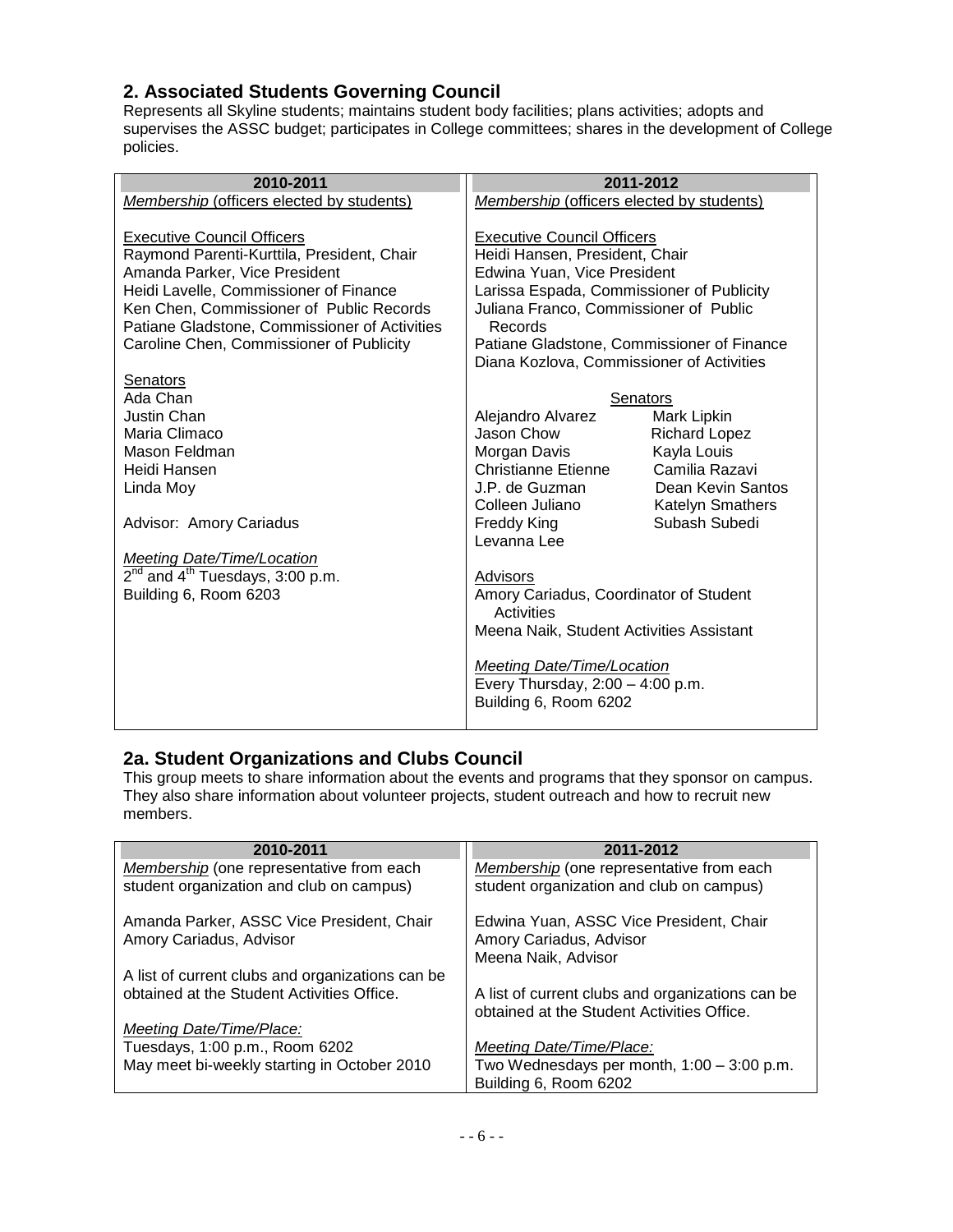## <span id="page-6-0"></span>**3. Classified Council**

Represents the needs, concerns and viewpoints of the classified staff with respect to the District Shared Governance Agreement, but excludes all matters related to collective bargaining. It is one of the constituent groups of Skyline College's shared governance organizational structure. The officers are elected by Classified Council *Membership*.

| 2010-2011                                       | 2011-2012                                      |
|-------------------------------------------------|------------------------------------------------|
| Membership (all classified employees at Skyline | <i>Membership</i> (all classified employees at |
| College: CSEA, AFSCME and non-represented       | Skyline College: CSEA, AFSCME and non-         |
| classified employees including classified       | represented classified employees including     |
| supervisors and management positions. All are   | classified supervisors and management          |
| voting members and are encouraged to attend     | positions. All are voting members and are      |
| Classified Council meetings).                   | encouraged to attend Classified Council        |
|                                                 | meetings).                                     |
| Kathy Fitzpatrick, President                    |                                                |
| Sandra Hatzistratis, Vice President             | Maggie Baez, President                         |
| Nancy Lam, Secretary                            | Linda Allen, Vice President                    |
| Theresa Tentes, Treasurer                       | Nancy Lam, Secretary                           |
| Barbara Daley, Historian                        | Theresa Tentes, Treasurer                      |
| Pat Tyler, Parliamentarian                      | Barbara Daley, Historian                       |
|                                                 | Pat Tyler, Parliamentarian                     |
| Meeting Date/Time/Location                      |                                                |
| 1 <sup>st</sup> Thursday                        | <b>Meeting Date/Time/Location</b>              |
| 2:00 p.m.                                       | 1 <sup>st</sup> Thursday                       |
| Building 5, Room 5131                           | 2:00 p.m.                                      |
|                                                 | Building 6, Room 6203                          |
|                                                 |                                                |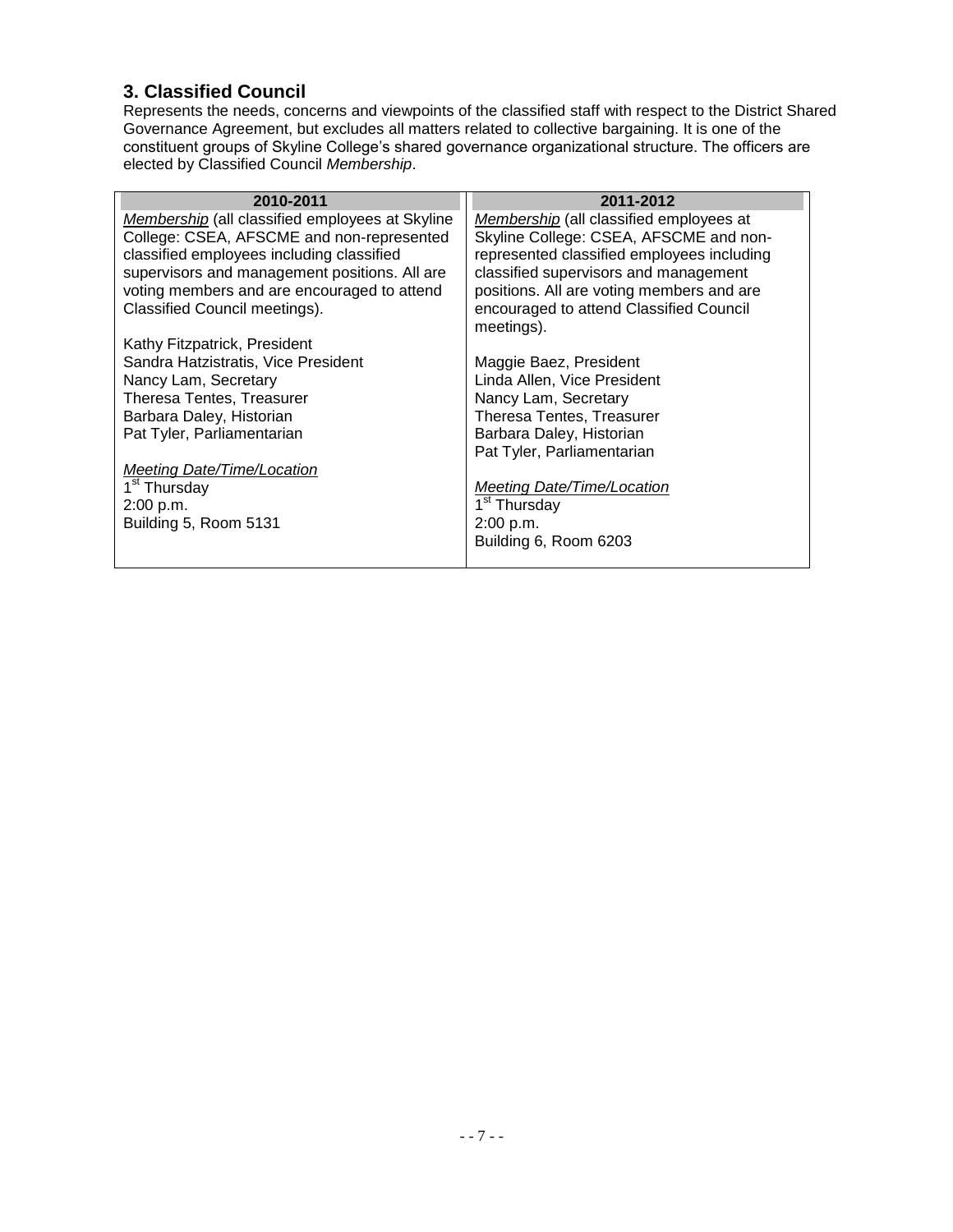## <span id="page-7-0"></span>**4. College Budget Committee**

The Skyline College Budget Committee is the primary budget recommendation group for the College, thereby establishing recommendations to the College administration on College budgetary matters. The Committee is responsible for reviewing the revenues and expenditures of the College.

| 2010-2011                                                                    | 2011-2012                                                            |
|------------------------------------------------------------------------------|----------------------------------------------------------------------|
| <b>Membership Members of the College Budget</b>                              | <b>Membership Members of the College Budget</b>                      |
| Committee (CBC) include the following: the Vice                              | Committee (CBC) include the following: the                           |
| Presidents of the College, one dean from                                     | Vice Presidents of the College, one dean from                        |
| instruction, and one dean from student services,                             | instruction, and one dean from student                               |
| the Academic Senate President, two faculty                                   | services, the Academic Senate President, two                         |
| members from each college division including                                 | faculty members from each college division                           |
| student services, appointed by the Academic                                  | including student services, appointed by the                         |
| Senate, three classified staff appointed by the                              | Academic Senate, three classified staff                              |
| Classified Council, 2 students appointed by the                              | appointed by the Classified Council, 2 students                      |
| ASSC.                                                                        | appointed by the ASSC.                                               |
| Eloisa Briones, Director of Business Services,<br>Co-Chair                   | Eloisa Briones, Director of Business Services,<br>Co-Chair           |
| Fermin Irigoyen, Academic Senate President,<br>Co-Chair                      | Fermin Irigoyen, Academic Senate President,<br>Co-Chair              |
| Regina Stanback Stroud, President, ex officio                                | Regina Stanback Stroud, President, ex officio                        |
| Joe Madrigal, Interim VP of Student Services                                 | Joe Madrigal, Interim VP of Student Services                         |
| Mike Williamson, Interim VP of Instruction                                   | Mike Williamson, Interim VP of Instruction                           |
| Rob Johnstone, Dean of Planning, Research                                    | Rob Johnstone, Dean of Planning, Research                            |
| and Student Success, ex officio                                              | and Student Success, ex officio                                      |
| Rick Wallace, Dean, Student Services Division                                | Rick Wallace, Dean, Student Services Division                        |
| Joe Morello, Dean, P.E./Athletics/Dance                                      | Joe Morello, Dean, Kinesiology/Athletics/                            |
| Pat Deamer, Science/Math/Technology<br>Soodi Zamani, Science/Math/Technology | Dance<br>John Mosby, Dean, Enrollment Services                       |
| Jeff Westfall, Language Arts                                                 | Pat Deamer, Science/Math/Technology                                  |
| Dennis Eadus, Language Arts                                                  | Soodi Zamani, Science/Math/Technology                                |
| Eric Brenner, Social Science/Creative Arts                                   | Kathleen Feinblum, Language Arts                                     |
| George Wright, Social Science/Creative Arts                                  | Jeff Westfall, Language Arts                                         |
| Carla Campillo, Counseling                                                   | Eric Brenner, Social Science/Creative Arts                           |
| <b>Rick Escalambre, Business</b>                                             | George Wright, Social Science/Creative Arts                          |
| Linda Whitten, DCBF and Business rep                                         | Carla Campillo, Counseling                                           |
| Mike Fitzgerald, P.E./Athletics/Dance                                        | <b>Rick Escalambre, Business</b>                                     |
| Nina Floro, AFT Rep, ex officio                                              | Linda Whitten, DCBF and Business rep                                 |
| Kathy Fitzpatrick, Classified representative                                 | Mike Fitzgerald, Kinesiology/Athletics/Dance                         |
| Barbara Lamson, Classified representative                                    | Amber Steele, Kinesiology/Athletics/Dance                            |
| Caroline Chen, ASSC rep                                                      | Nina Floro, AFT Rep, ex officio                                      |
| Heidi Lavelle, ASSC rep                                                      | Kathy Fitzpatrick, Classified representative                         |
|                                                                              | Barbara Lamson, Classified representative<br>Patiane Gladstone, ASSC |
| <b>Meeting Date/Time/Place</b>                                               |                                                                      |
| Second and Last Thursday                                                     |                                                                      |
| 2:10 p.m.                                                                    | <b>Meeting Date/Time/Place</b>                                       |
| Building 5, Room 5131                                                        | Second and Last Thursday                                             |
|                                                                              | $2:10 - 4:00$ p.m.                                                   |

Building 6, Room 6203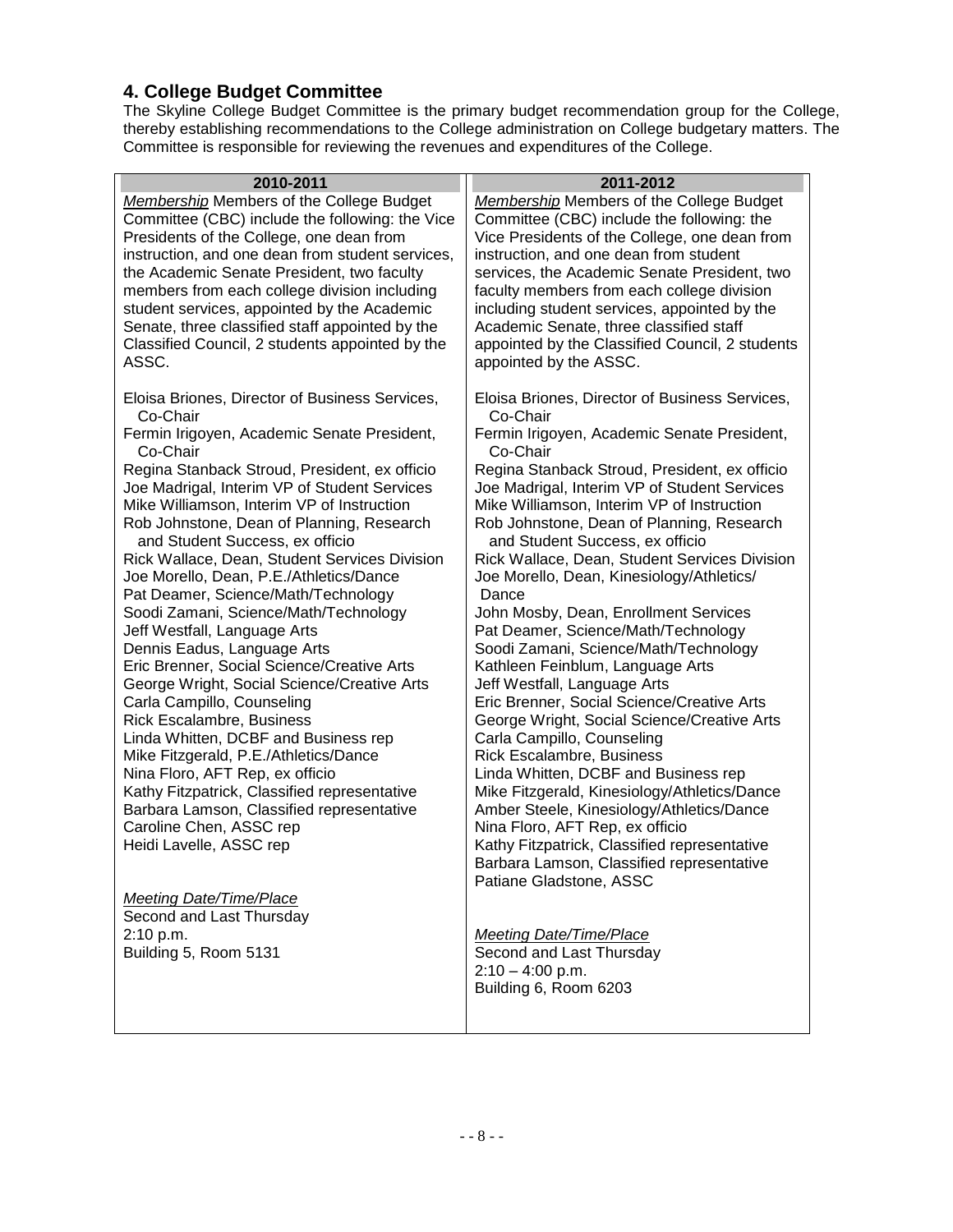## <span id="page-8-0"></span>**5. College Council**

The College Council is the primary planning and policy formulation group for the College, thereby establishing the charges to other units and committees in accomplishing specific tasks including, but not limited to, the following areas: budget, programs, student equity, accreditation, and program review. The Council is responsible for reviewing the progress and accomplishments of the units and committees. The Council serves as the umbrella shared governance committee for the College and is a major participant in decision making for the College.

| 2010-2011                                                                                                 | 2011-2012                                                                                                                                         |
|-----------------------------------------------------------------------------------------------------------|---------------------------------------------------------------------------------------------------------------------------------------------------|
| Membership (College President and Vice                                                                    | <b>Membership (College President and Vice</b>                                                                                                     |
| Presidents, Academic Senate President and                                                                 | Presidents, Academic Senate President and                                                                                                         |
| Vice President, Classified Council President and                                                          | Vice President, Classified Council President and                                                                                                  |
| Vice President, Associated Students President                                                             | Vice President, Associated Students President                                                                                                     |
| and Vice President)                                                                                       | and Vice President)                                                                                                                               |
| Regina Stanback Stroud, President, Chair                                                                  | Regina Stanback Stroud, President, Chair                                                                                                          |
| Joe Madrigal, Interim VP of Student Services                                                              | Joe Madrigal, Interim VP of Student Services                                                                                                      |
| Mike Williamson, Interim VP of Instruction                                                                | Mike Williamson, Interim VP of Instruction                                                                                                        |
| Fermin Irigoyen, President, Academic Senate                                                               | Fermin Irigoyen, President, Academic Senate                                                                                                       |
| Leigh Anne Sippel, VP of Academic Senate                                                                  | Leigh Anne Shaw, VP of Academic Senate                                                                                                            |
| Raymond Parenti-Kurttila, ASSC President                                                                  | Heidi Hansen, ASSC President                                                                                                                      |
| Amanda Parker, ASSC Vice President                                                                        | Edwina Yuan, ASSC Vice President                                                                                                                  |
| Kathy Fitzpatrick, President, Classified Council                                                          | Maggie Baez, President, Classified Council                                                                                                        |
| Sandra Hatzistratis, VP of Classified Council                                                             | Linda Allen, VP of Classified Council                                                                                                             |
| Meeting Date/Time/Place<br>Fourth Wednesday<br>2:10 p.m. - Building 1, Room 1319<br>Building 1, Room 1319 | <b>Meeting Date/Time/Place</b><br>Fourth Wednesday<br>$2:35 - 4:00$ p.m. (Fall 2011)<br>$2:10 - 4:00$ p.m. (Spring 2012)<br>Building 4, Room 4343 |

## <span id="page-8-1"></span>**6. Full Time Equivalent Faculty Allocation Committee**

The FTEFAC is charged with developing and recommending to the Academic Senate for endorsement and to the College President for approval, a prioritized list of strategic allocations of Full Time Equivalent Faculty *(*FTEF) in order for the college to meet its mission of serving the educational needs of the community.

| 2010-2011                                      | 2011-2012                                      |
|------------------------------------------------|------------------------------------------------|
| Membership                                     | Membership                                     |
| Mike Williamson, Interim VP Instruction, Chair | Mike Williamson, Interim VP Instruction, Chair |
| Eloisa Briones, College Business Officer       | Eloisa Briones, College Business Officer       |
| (Resource)                                     | (Resource)                                     |
| Rick Wallace, Dean of Counseling               | Rick Wallace, Dean of Counseling               |
| Don Carlson, Dean of Business                  | Don Carlson, Dean of Business                  |
| Nina Floro, Language Arts                      | Nina Floro, Language Arts                      |
| Dino Nomicos, P.E., Athletics and Dance        | Dino Nomicos, Kinesiology/Athletics/Dance      |
| Virginia Padron, Counseling                    | Virginia Padron, Counseling                    |
| Kate Browne, Business                          | Sita Motipara, Business                        |
| Masao Suzuki, Social Science/Creative Arts     | Masao Suzuki, Social Science/Creative Arts     |
| Pat Deamer, Science/Math/Technology            | Pat Deamer, Science/Math/Technology            |
| Meeting Date/Time/Place                        | Meeting Date/Time/Place                        |
| As needed                                      | As needed                                      |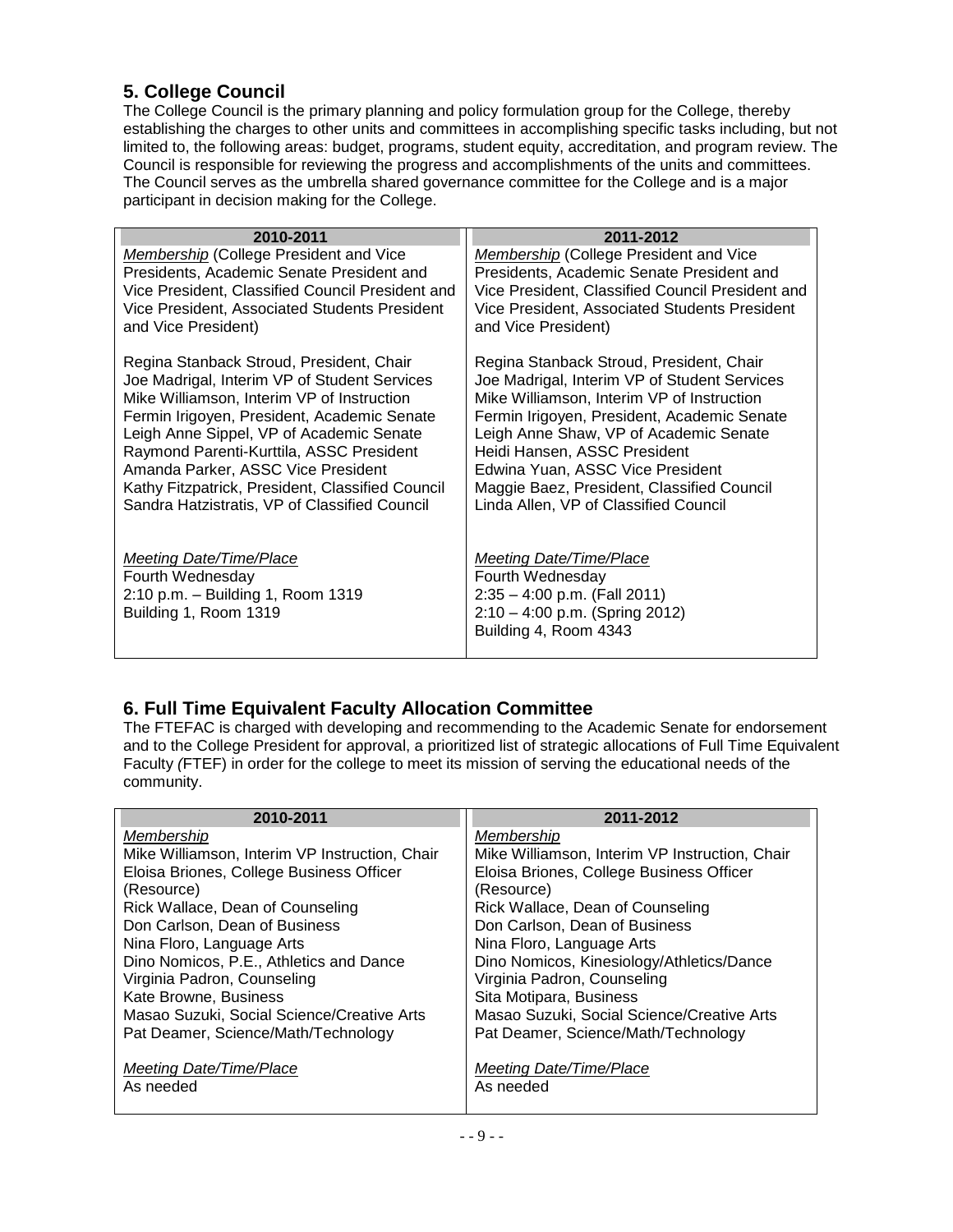### <span id="page-9-0"></span>**7. Health and Safety Committee**

The Health and Safety Committee promotes a healthful and safe environment for staff and students, educating and training personnel in safe work practice. The committee conducts safety inspections and recommends corrective action to the College. The Committee is charged under CSEA contract (article 13. 13.6) to meet at least quarterly. A district Safety Management Committee will meet at least twice each fiscal year. The committee is to include two representatives appointed by CSEA.

| 2010-2011                                       | 2011-2012                                  |
|-------------------------------------------------|--------------------------------------------|
| Membership                                      | Membership                                 |
| Brian Tupper, Chief, Public Safety, Chair       | Brian Tupper, Chief, Public Safety, Chair  |
| Jeff Acidera, Counseling                        | Jeff Acidera, Counseling rep               |
| Patricia Carter, Classified rep                 | Patricia Carter, Classified rep            |
| Donna Elliott, Health Center                    | Donna Elliott, Health Center               |
| Alice Erskine, Science/Math/Technology          | Alice Erskine, Science/Math/Technology     |
| Golda Gacutan, VP Student Services rep          | Golda Gacutan, VP Student Services rep     |
| Jan Gersonde, Health Center                     | Josie Glenn, Cosmetology                   |
| Josie Glenn, Cosmetology                        | Anthony Gulli, Buildings and Grounds       |
| Anthony Gulli, Buildings & Grounds              | Sandra Hatzistratis, P.E./Athletics        |
| Jon Holloway, Security                          | Tina Watts, Child Development Center       |
| Sandra Hatzistratis, P.E./Athletics             | Matthew Hernandez, Bookstore               |
| Tina Watts, Child Development Center            | Richard Inokuchi, Facilities Operations    |
| Matthew Hernandez, Bookstore                    | Manager                                    |
| Richard Inokuchi, Facilities Operations Manager | Dan Ming, Business                         |
| Dan Ming, Business                              | Joe Morello, Dean, P.E./Athletics          |
| Joe Morello, Dean, P.E./Athletics               | Emily Risk, Health Center                  |
| Vinesh Samujh, Buildings & Grounds              | Vinesh Samujh, Buildings & Grounds         |
| Lori Slicton, Social Science/Creative Arts      | Lori Slicton, Social Science/Creative Arts |
| George Buckingham, Social Science/Creative      | George Buckingham, Social Science/Creative |
| Arts                                            | Arts                                       |
| Ada Chan, ASSC rep                              | Dean Santos, ASSC                          |
|                                                 |                                            |
| <b>Meeting Date/Time/Place</b>                  | <b>Meeting Date/Time/Place</b>             |
| Third Tuesday - 1:00-3:00 p.m.                  | <b>Third Tuesday</b>                       |
| Building 5, Room 5131                           | $1:00 - 3:00$ p.m.                         |
|                                                 | Location to be determined                  |
|                                                 |                                            |
|                                                 |                                            |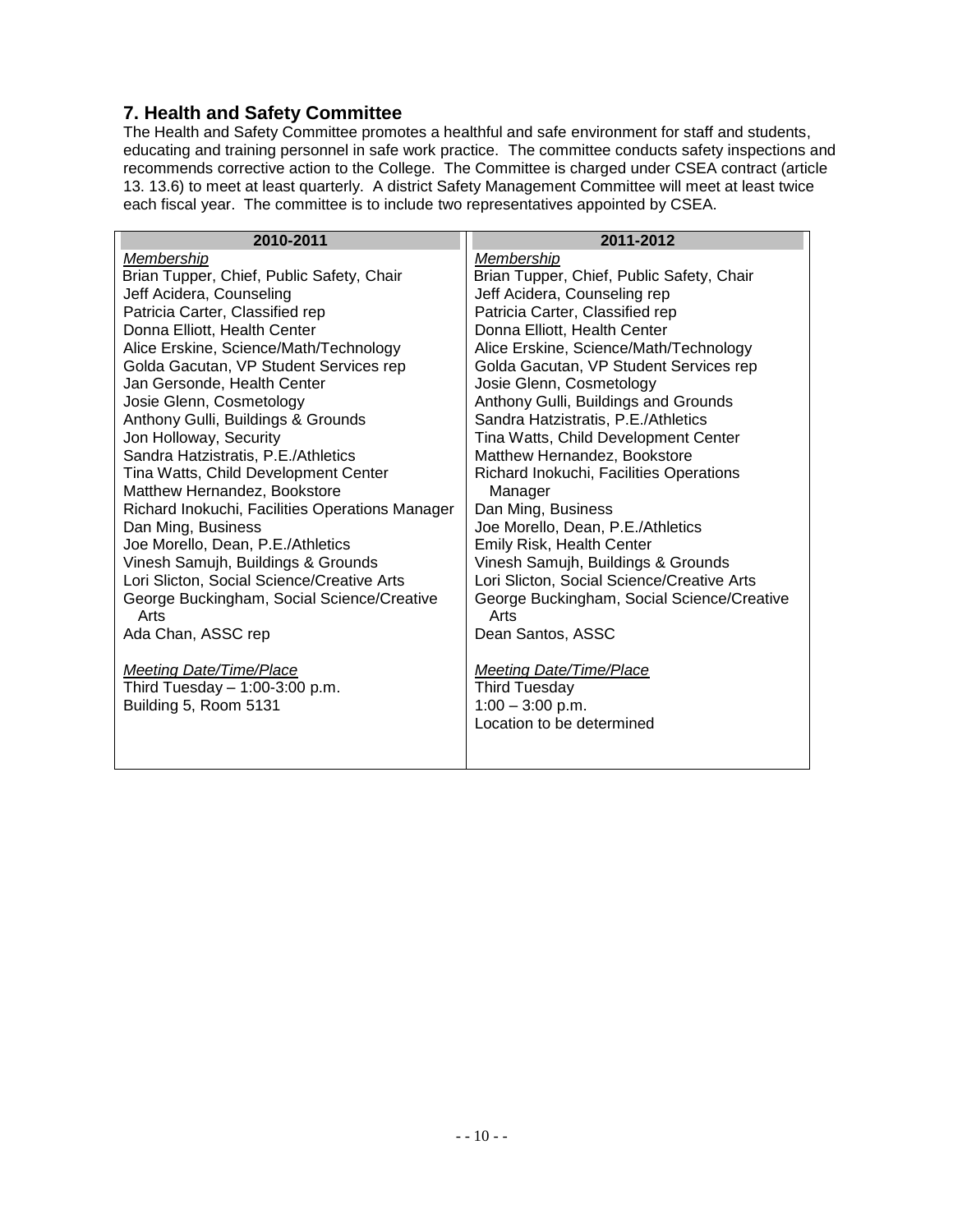#### <span id="page-10-0"></span>**8. Institutional Planning Committee**

The Institutional Planning Committee was created by the College Council in September 2003 and is governed by charter and By-Laws of the College Council. The task of the IPC is to formulate and recommend to the College Council a plan for the IPC as a standing committee and implementation timeline for the integration of the IPC into the governance structure of the College. The IPC will be the primary body responsible to coordinate, communicate and integrate College-wide planning at Skyline.

| 2010-2011                                                                         | 2011-2012                                                                         |
|-----------------------------------------------------------------------------------|-----------------------------------------------------------------------------------|
| <b>Membership</b> (President and Vice Presidents,                                 | Membership (President and Vice Presidents,                                        |
| Director of Planning, Research, and Student                                       | Director of Planning, Research, and Student                                       |
| Success, representatives appointed by                                             | Success, representatives appointed by                                             |
| constituent groups: Academic Senate, Classified                                   | constituent groups: Academic Senate,                                              |
| Council, Management and ASSC)                                                     | Classified Council, Management and ASSC)                                          |
|                                                                                   |                                                                                   |
| Rob Johnstone, Chair, Dean of Planning,                                           | Rob Johnstone, Chair, Dean of Planning,                                           |
| Research, and Institutional Effectiveness                                         | Research, and Institutional Effectiveness                                         |
| Regina Stanback Stroud, President<br>Joe Madrigal, Interim VP of Student Services | Regina Stanback Stroud, President<br>Joe Madrigal, Interim VP of Student Services |
| Mike Williamson, Interim VP of Instruction                                        | Mike Williamson, Interim VP of Instruction                                        |
| Eloisa Briones, College Business Officer                                          | Eloisa Briones, College Business Officer                                          |
| Connie Beringer, Dean, Language Arts                                              | Connie Beringer, Dean, Language Arts                                              |
| Amory Cariadus, Coordinator, Student Activities                                   | Jim Bowsher, Language Arts                                                        |
| Maria Escobar, Interim Dean, Enrollment                                           | Amory Cariadus, Coordinator, Student                                              |
| <b>Services</b>                                                                   | <b>Activities</b>                                                                 |
| Carlos Colombetti, Social Science/Creative Arts                                   | Carlos Colombetti, Social Science/Creative                                        |
| Imelda Hermosillo, Counseling                                                     | Arts                                                                              |
| Tom Hewitt, Director, Library Services                                            | Pat Deamer, Science/Math/Technology                                               |
| Fermin Irigoyen, Academic Senate                                                  | Tom Hewitt, Director, Library Services                                            |
| Cal Robinson, Business                                                            | Fermin Irigoyen, Academic Senate                                                  |
| Justin Piergrossi, P.E./Athletics                                                 | John Mosby, Dean, Enrollment Services                                             |
| William Watson, Director, Workforce                                               | Ally Nuschy, Business                                                             |
| Development (Resource)<br>Jim Bowsher, Language Arts                              | Justin Piergrossi, Kinestiology/Athletics/Dance<br>David Ulate, Research Analyst  |
| Karen Wong, Language Arts                                                         | William Watson, Director, Workforce                                               |
| Kristina Brower, Classified rep                                                   | Development (Resource)                                                            |
| Ken Chan, ASSC rep                                                                | Karen Wong, Language Arts                                                         |
| Maria Climaco, ASSC rep                                                           | Diana Kozlova, ASSC                                                               |
| Additional Classified rep: open                                                   | Classified reps: open                                                             |
|                                                                                   | Counseling rep: open                                                              |
| <b>Meeting Date/Time/Place</b>                                                    |                                                                                   |
| 2 <sup>nd</sup> Wednesday                                                         | Meeting Date/Time/Place                                                           |
| 2:15-3:30 p.m.                                                                    | $2nd$ Wednesday                                                                   |
| Building 6, Room 6203                                                             | $2:00 - 3:30$ p.m.                                                                |
|                                                                                   | Building 4, Room 4343                                                             |
|                                                                                   |                                                                                   |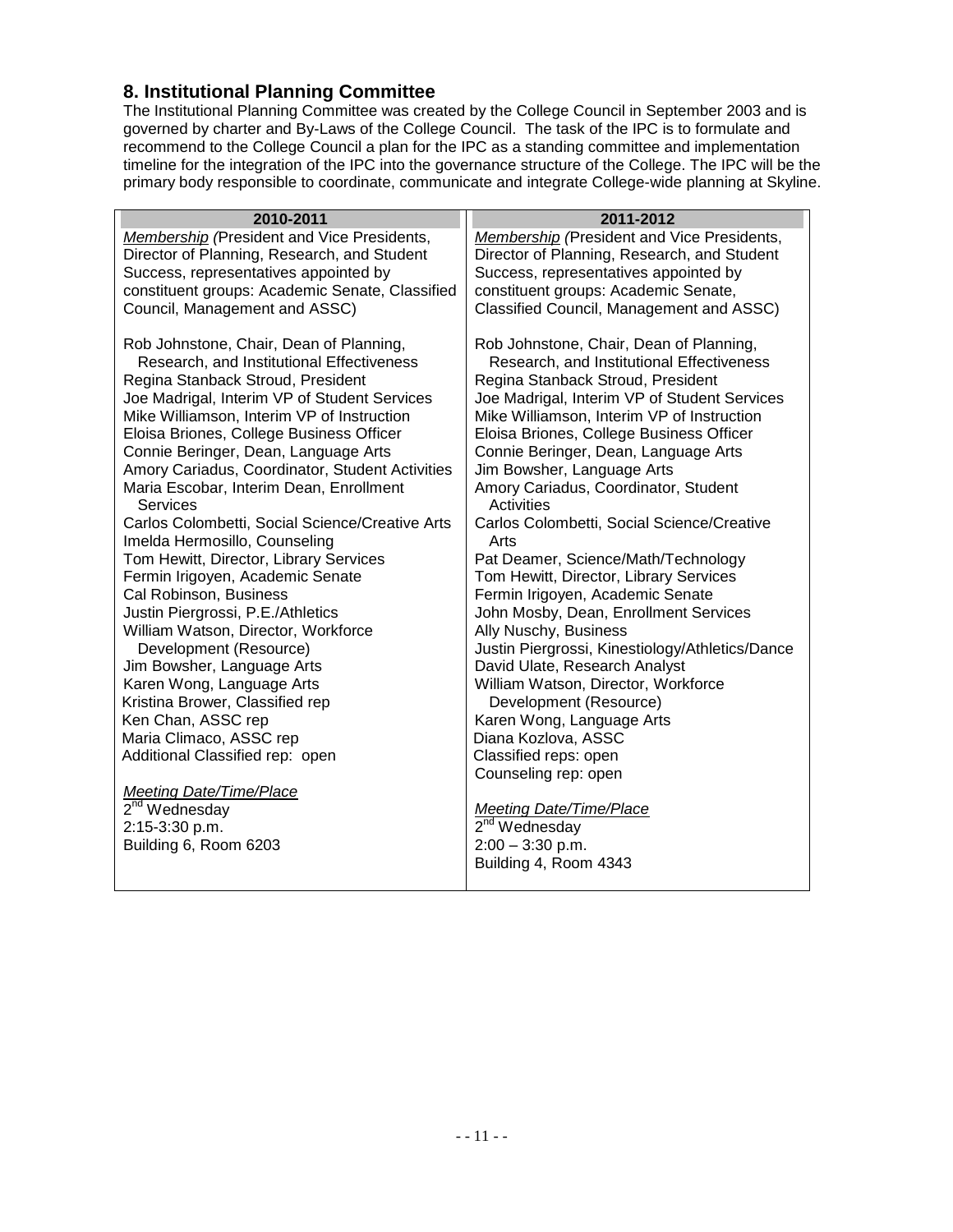#### <span id="page-11-0"></span>**9. Management Council**

The Management Council is an appointed advisory to the College President and primarily meets to facilitate communication among Managers regarding College operations.

| 2010-2011                                   | 2011-2012                                   |
|---------------------------------------------|---------------------------------------------|
| Membership (President, Vice Presidents,     | Membership (President, Vice Presidents,     |
| Deans, Academic Supervisors, Directors, and | Deans, Academic Supervisors, Directors, and |
| <b>Classified Supervisors)</b>              | <b>Classified Supervisors)</b>              |
|                                             |                                             |
| Regina Stanback Stroud, Chair               | Regina Stanback Stroud, Chair               |
| Connie Beringer                             | Connie Beringer                             |
| Donna Bestock                               | Donna Bestock                               |
| Eloisa Briones                              | Eloisa Briones                              |
| <b>Amory Cariadus</b>                       | <b>Amory Cariadus</b>                       |
| Don Carlson                                 | Don Carlson                                 |
| Kevin Chak                                  | Kevin Chak                                  |
| <b>Nohel Corral</b>                         | <b>Nohel Corral</b>                         |
| Maria Escobar                               | Ray Hernandez                               |
| Ray Hernandez                               | <b>Tom Hewitt</b>                           |
| <b>Tom Hewitt</b>                           | Richard Inokuchi                            |
| Richard Inokuchi                            | Rob Johnstone                               |
| Rob Johnstone                               | Sue Lorenzo                                 |
| Sue Lorenzo                                 | Joe Madrigal                                |
| Joe Madrigal                                | Christianne Marra                           |
| Christianne Marra                           | Joe Morello                                 |
| Joe Morello                                 | Regina Morrison                             |
| Regina Morrison                             | John Mosby                                  |
| Richard Soyombo                             | Richard Soyombo                             |
| <b>Brian Tupper</b>                         | <b>Brian Tupper</b>                         |
| <b>Rick Wallace</b>                         | <b>Rick Wallace</b>                         |
| William Watson                              | William Watson                              |
| Mike Williamson                             | Mike Williamson                             |
|                                             |                                             |
| <b>Meeting Date/Time/Location</b>           | <b>Meeting Date/Time/Location</b>           |
| 2 <sup>nd</sup> Tuesday                     | 2 <sup>nd</sup> Tuesday                     |
| 2:00-3:30 p.m.                              | $2:00 - 3:30$ p.m.                          |
| Building 1, Room 1319                       | Building 4, Room 4343                       |
|                                             |                                             |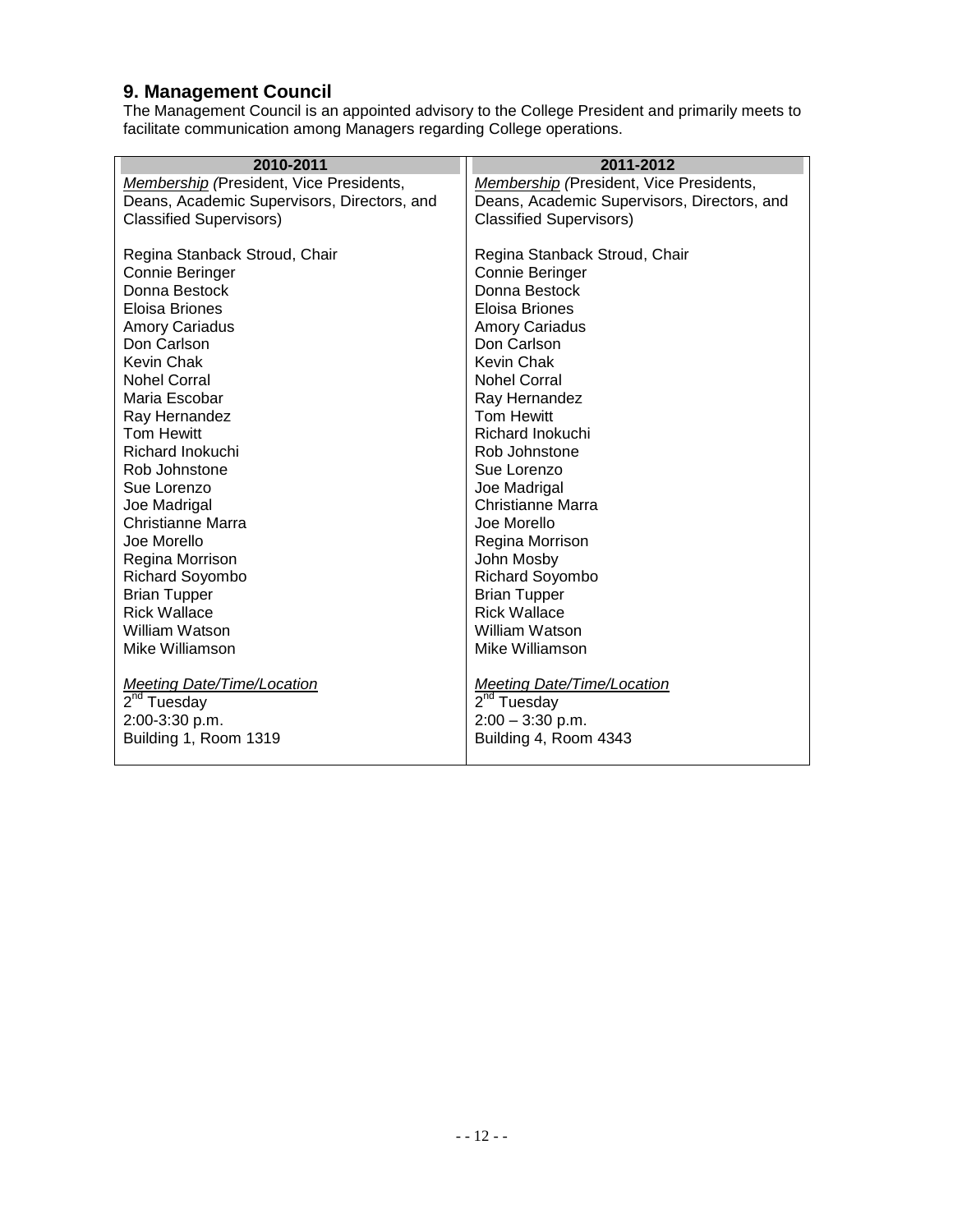## <span id="page-12-0"></span>**10. President's Cabinet (Council)**

The Cabinet is an appointed advisory body to the College President. The Cabinet provides institutional oversight of operations.

| 2010-2011                                       | 2011-2012                                       |
|-------------------------------------------------|-------------------------------------------------|
| Membership (President; Vice Presidents;         | Membership (President; Vice Presidents;         |
| College Business Officer; Director of Planning, | College Business Officer; Director of Planning, |
| Research and Institutional Effectiveness;       | Research and Institutional Effectiveness;       |
| Director of Development, Marketing and Public   | Director of Development, Marketing and Public   |
| Relations)                                      | Relations)                                      |
| Regina Stanback Stroud, President               | Regina Stanback Stroud, President               |
| Joe Madrigal, Interim VP of Student Services    | Joe Madrigal, Interim VP of Student Services    |
| Mike Williamson, Interim VP of Instruction      | Mike Williamson, Interim VP of Instruction      |
| Eloisa Briones, College Business Officer        | Eloisa Briones, College Business Officer        |
| Rob Johnstone, Dean of Planning, Research       | Rob Johnstone, Dean of Planning, Research       |
| and Institutional Effectiveness                 | and Institutional Effectiveness                 |
| Meeting Date/Time/Location                      | Meeting Date/Time/Location                      |
| Every Wednesday                                 | Every Wednesday                                 |
| $9:00$ a.m.                                     | $9:00$ a.m. $-12:00$ p.m.                       |
| President's Office                              | President's Office                              |

#### <span id="page-12-1"></span>**11. Professional Development Committee**

Evaluates and makes recommendations for funding faculty proposals for long-term and short-term professional development projects.

| 2010-2011                                  | 2011-2012                                  |
|--------------------------------------------|--------------------------------------------|
| Membership                                 | Membership                                 |
| (The Professional Development Committee on | (The Professional Development Committee on |
| each campus shall consist of three AFT     | each campus shall consist of three AFT     |
| appointed faculty members, one Academic    | appointed faculty members, one Academic    |
| Senate appointed representative and two    | Senate appointed representative and two    |
| administrators)                            | administrators)                            |
| Rick Hough, Science/Math/Technology, Chair | Rick Hough, Science/Math/Technology, Chair |
| Donna Bestock, Dean of Social Science/     | Donna Bestock, Dean of Social Science/     |
| <b>Creative Arts</b>                       | Creative Arts                              |
| Claire Muller-Mosely, Business, (AFT       | Claire Muller-Mosely, Business, (AFT       |
| appointment)                               | appointment)                               |
| Laurie Biagi, Business                     | Laurie Biagi, Business                     |
| Joyce Lee, Counseling                      | Joyce Lee, Counseling                      |
| Phyllis Taylor, Language Arts (AFT         | Phyllis Taylor, Language Arts (AFT         |
| appointment)                               | appointment)                               |
| P.E./Athletics/Dance rep: open             | P.E./Athletics/Dance rep: open             |
| Meeting Date/Time/Place                    | Meeting Date/Time/Place                    |
| Meetings held as needed                    | Meetings held as needed                    |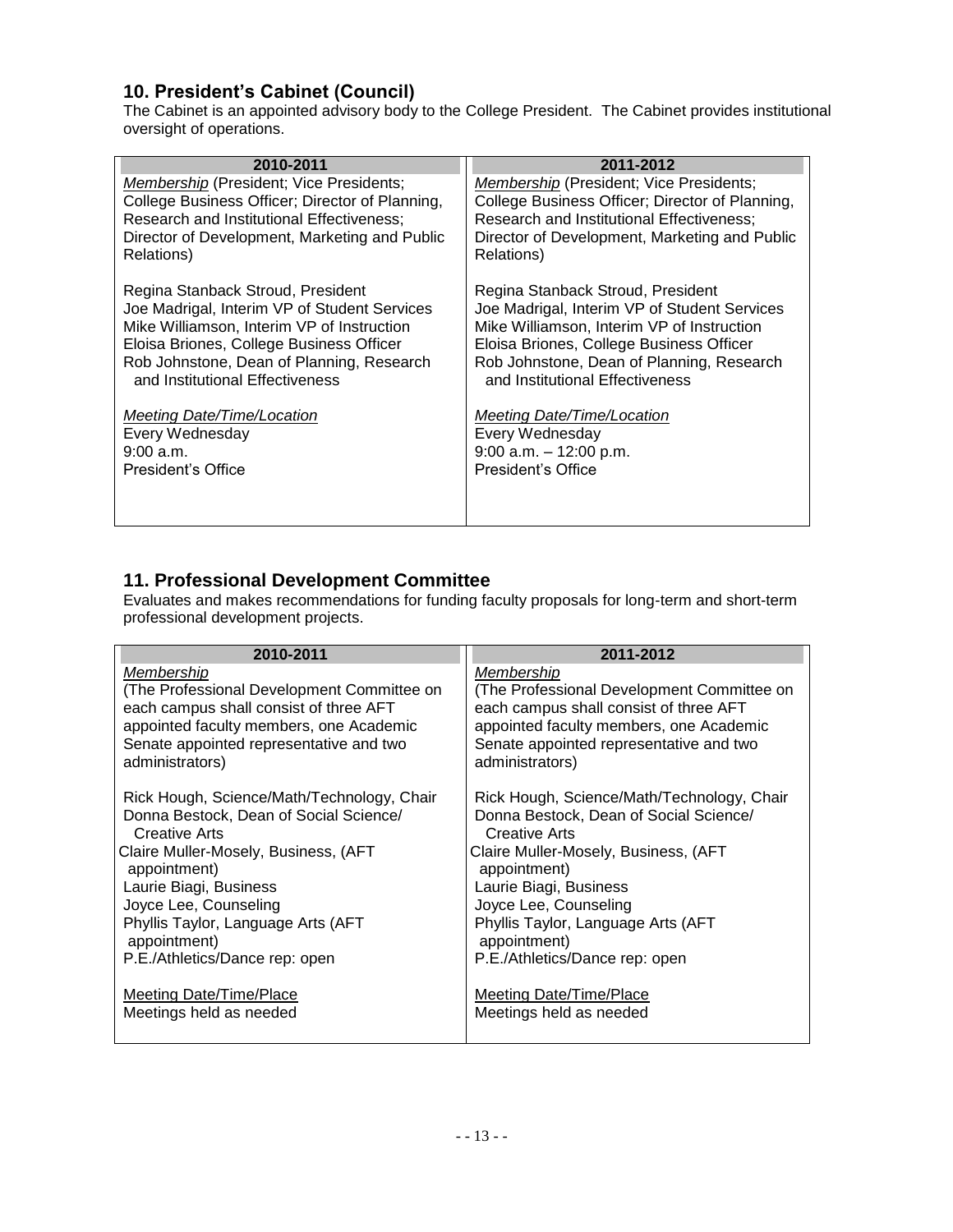### <span id="page-13-0"></span>**12. Professional Enrichment and Development Advisory Committee (PEDAC)**

PEDAC is charged with serving as an overarching professional development committee to (a) assess professional enrichment and development needs for all categories of staff consistent with Skyline College's mission and based on identified teaching, learning and service needs; (b) make recommendations regarding an institutional professional development plan that meets the need of all personnel; (c) develop a systematic evaluation process for professional development programs that includes all classifications of employee and all professional development related activities; (d) recommending flex calendar activities in response to assessed needs; and (e) recommending funding for submitted proposals for professional development resourced by new state professional development funds; (f) establish a one-stop professional development information resource center. PEDAC should meet 2-4 times per year and be comprised of:

| 2010-2011                                      | 2011-2012                                      |
|------------------------------------------------|------------------------------------------------|
| Membership                                     | Membership                                     |
| Nina Floro, Chair, College Faculty/Staff       | Nina Floro, Chair, College Faculty/Staff       |
| Professional Development Coordinator           | Professional Development Coordinator           |
| Donna Bestock, Administrative Development      | Donna Bestock, Administrative Development      |
| Representative                                 | Representative                                 |
| Laurie Biagi, designee of the Professional     | Laurie Biagi, designee of the Professional     |
| <b>Development Committee</b>                   | <b>Development Committee</b>                   |
| Melissa Komadina, Academic Senate              | Melissa Komadina, Academic Senate              |
| Representative                                 | Representative                                 |
| Phyllis Taylor, Academic Senate Representative | Phyllis Taylor, Academic Senate Representative |
| Arthur Takayama, chair of the Professional     | Arthur Takayama, chair of the Professional     |
| <b>Personnel Committee</b>                     | <b>Personnel Committee</b>                     |
| Linda Herda, Classified Council Representative | Linda Herda, Classified Council Representative |
| Theresa Tentes, College Liaison for District   | Theresa Tentes, College Liaison for District   |
| <b>Classified Professional Development</b>     | <b>Classified Professional Development</b>     |
|                                                |                                                |
| <u>Meeting Date/Time/Place</u>                 | <b>Meeting Date/Time/Place</b>                 |
| Meets 2-4 times per year - TBA                 | Meets 2-4 times per year - TBA                 |
|                                                |                                                |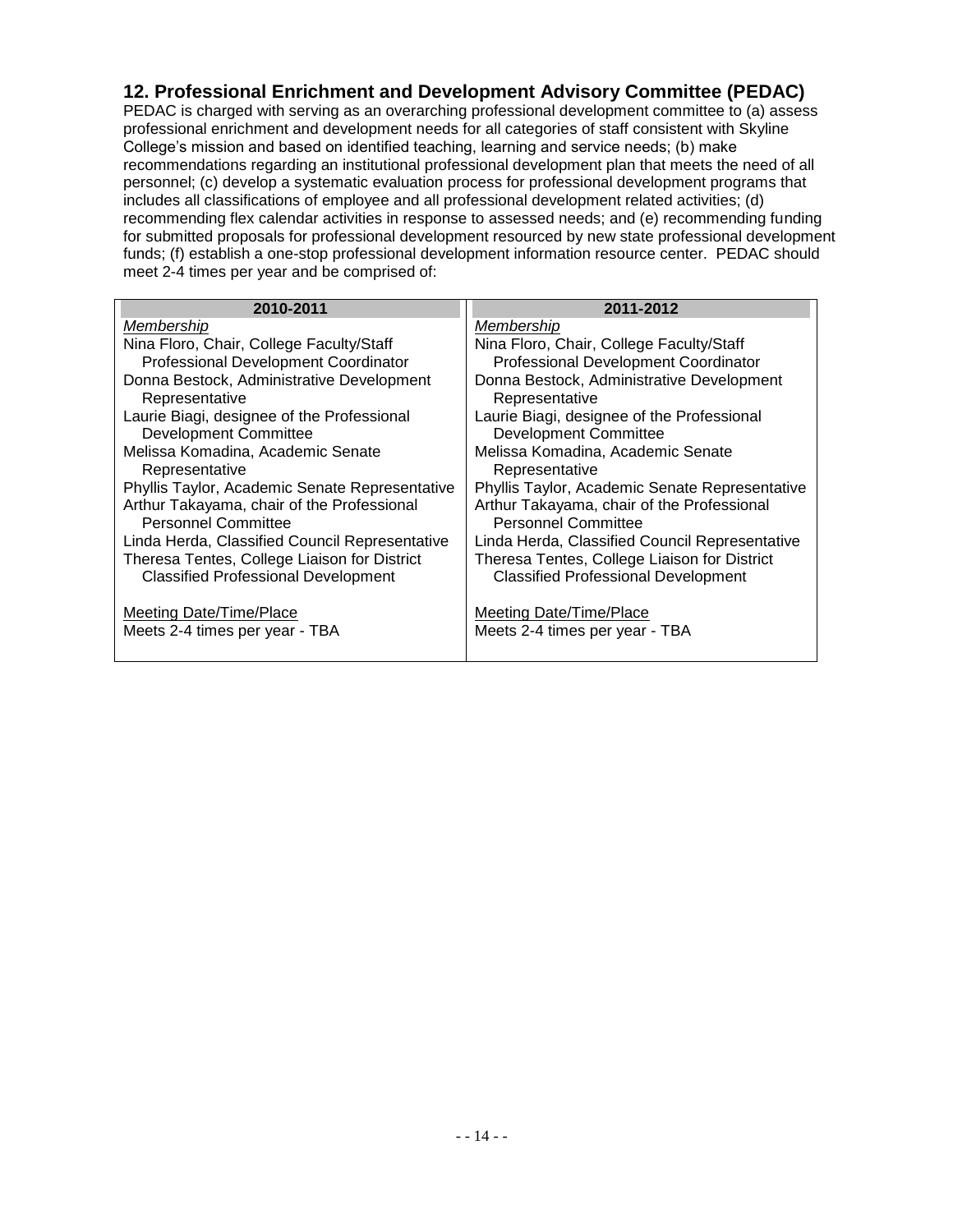#### <span id="page-14-0"></span>**13. SEEED/Student Equity Committees**

Beginning with the 2010-11 academic year, the SEEED and Student Equity Committees will be combined. The committee charge is undergoing revision.

| 2010-2011                                                                         | 2011-2012                                                           |
|-----------------------------------------------------------------------------------|---------------------------------------------------------------------|
| Membership (members appointed by                                                  | Membership (members appointed by                                    |
| constituent groups)                                                               | constituent groups)                                                 |
|                                                                                   |                                                                     |
| Rob Johnstone, Dean of Planning, Research                                         | Rob Johnstone, Dean of Planning,                                    |
| and Institutional Effectiveness, Co-Chair                                         | Research and Institutional Effectiveness,                           |
| David Hasson, Faculty rep from basic skills,                                      | Co-Chair                                                            |
| Co-Chair                                                                          | David Hasson, Faculty rep from basic skills,                        |
| Regina Stanback Stroud, President                                                 | Co-Chair                                                            |
| Joe Madrigal, Interim VP of Student Services                                      | Regina Stanback Stroud, President                                   |
| Mike Williamson, Interim VP of Instruction                                        | Joe Madrigal, Interim VP of Student                                 |
| Amory Cariadus, Coordinator, Student                                              | <b>Services</b>                                                     |
| Activities                                                                        | Mike Williamson, Interim VP of Instruction                          |
| Nohel Corral, Director, Learning Center                                           | Amory Cariadus, Coordinator, Student                                |
| Maria Escobar, Interim Dean, Enrollment                                           | Activities                                                          |
| <b>Services</b>                                                                   | John Chavez, Science/ Math/Technology                               |
| Richard Soyombo, Director, CITD                                                   | faculty rep                                                         |
| <b>Rick Wallace, Matriculation Coordinator</b>                                    | Nohel Corral, Director, Learning Center                             |
| John Chavez, Faculty rep from Science/                                            | Lynne Douglas, Counseling/DSPS and                                  |
| Math/Technology                                                                   | SEEED rep                                                           |
| Lynne Douglas, Faculty rep from                                                   | Kristen Feenstra, Kinesiology/Athletics/                            |
| counseling/DSPS and SEEED rep                                                     | Dance faculty rep                                                   |
| Kristen Feenstra, Faculty rep from P.E./                                          | Nina Floro, Language Arts faculty rep                               |
| <b>Athletics/Dance</b>                                                            | Melissa Michelitsch, Science/Math/                                  |
| Melissa Michelitsch, Faculty rep from career-                                     | Technology and career-tech faculty rep                              |
| technical programs                                                                | Lucia Lachmayr, Learning Communities rep                            |
| Lavinia Zanassi, Faculty rep from counseling                                      | Jocelyn Vila, Outreach representative                               |
| and from transfer programs                                                        | Dennis Wolbers, Curriculum Committee rep                            |
| Phyllis Taylor, SEEED Diversity Events<br>coordinator                             | John Mosby, Dean, Enrollment Services                               |
|                                                                                   | Sandra Rodrigues, Counseling rep<br>Richard Soyombo, Director, CITD |
| Lucia Lachmayr, Learning communities rep<br>Jocelyn Vila, Outreach representative | Phyllis Taylor, SEEED Diversity Events                              |
| Dennis Wolbers, Curriculum Committee rep                                          | Coordinator                                                         |
| Karen Wong, SLOAC Steering Committee rep                                          | David Ulate, Research Analyst                                       |
| Soodi Zamani, College Success Initiative rep                                      | Rick Wallace, Matriculation Coordinator                             |
| Linda Bertellotti, Classified rep                                                 | Soodi Zamani, College Success Initiative                            |
| Barbara Daley, Classified rep                                                     | rep                                                                 |
| Pat Tyler, Classified rep                                                         | Lavinia Zanassi, Counseling and Transfer                            |
| Rosie Bell, ex-officio                                                            | rep                                                                 |
| Mason Feldman, ASSC                                                               | Linda Allen, Classified Rep                                         |
| Larissa Spadna, ASSC                                                              | Linda Bertellotti, Classified rep                                   |
|                                                                                   | Pat Tyler, Classified rep                                           |
| Meeting Date/Time/Place:                                                          | Larissa Espada, ASSC                                                |
| 4 <sup>th</sup> Tuesday                                                           | Heidi Hansen, ASSC                                                  |
| 2:10-3:40 p.m.                                                                    | Rosie Bell, ex-officio                                              |
| Building 6, Room 6203                                                             |                                                                     |
|                                                                                   | <b>Meeting Date/Time/Place:</b>                                     |
|                                                                                   | 4 <sup>th</sup> Tuesday                                             |
|                                                                                   | $2:10 - 4:00$ p.m.                                                  |
|                                                                                   | Building 6, Room 6203                                               |
|                                                                                   |                                                                     |
|                                                                                   |                                                                     |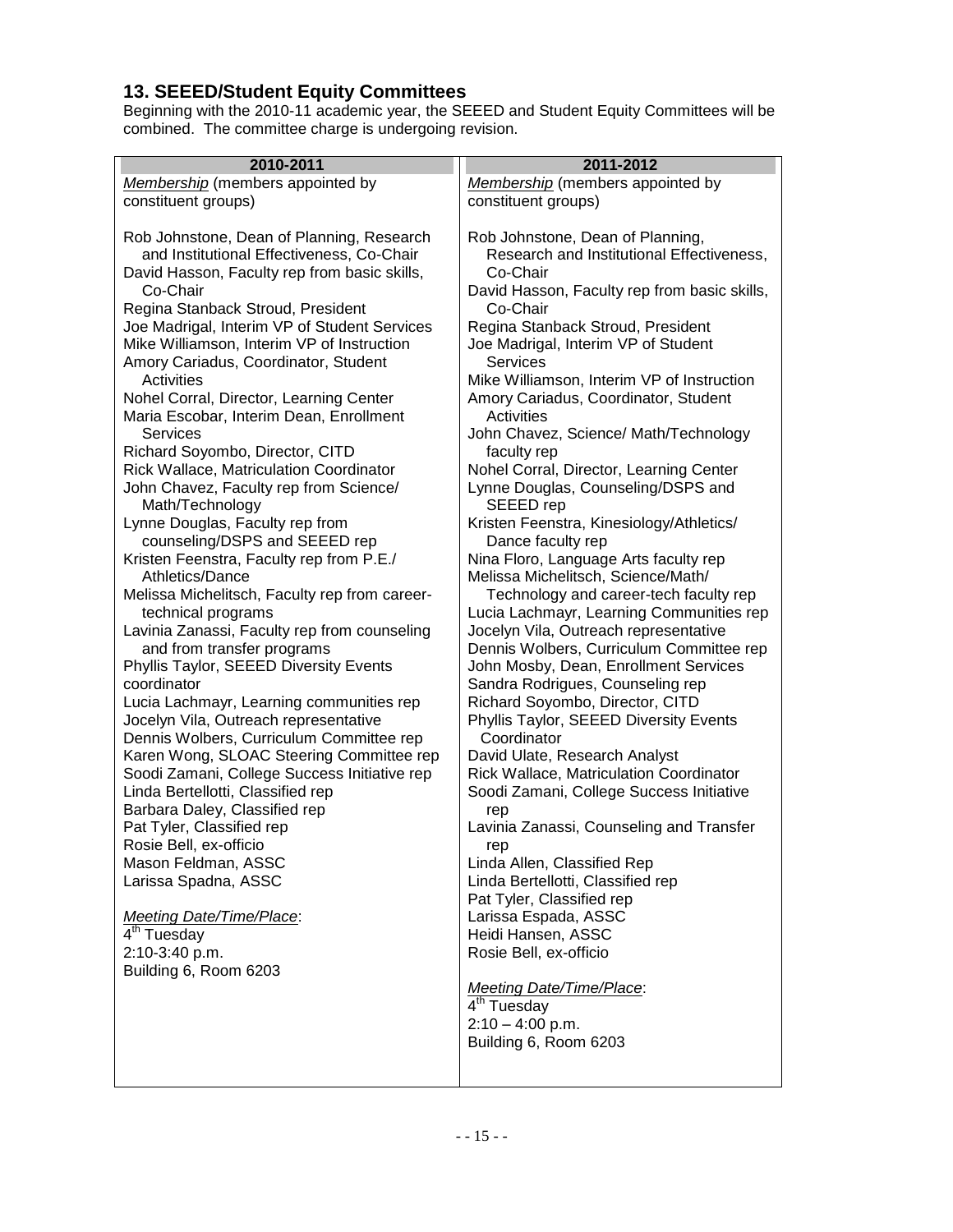## <span id="page-15-0"></span>**14. Technology Advisory Committee**

Serves as a viable forum through which faculty, staff and administrators discuss, plan and implement ideas and strategies that will best utilize advances in technology to enhance instruction, student support services and administrative services as the College moves into the 21 $^{\rm st}$  century.

| 2010-2011                                                | 2011-2012                                                |
|----------------------------------------------------------|----------------------------------------------------------|
| Membership (interested faculty, staff and                | Membership (interested faculty, staff and                |
| administrators)                                          | administrators)                                          |
|                                                          |                                                          |
| Nick Kapp, Science/Math/Technology, Co-Chair             | Nick Kapp, Science/Math/Technology, Co-Chair             |
| Mike Williamson, Interim VP of Instruction, Co-<br>Chair | Mike Williamson, Interim VP of Instruction, Co-<br>Chair |
| Maria Escobar, Interim Dean of Enrollment                | John Mosby, Dean of Enrollment Services                  |
| Services                                                 | Don Carlson, Dean of Business                            |
| Don Carlson, Dean of Business                            | Ray Hernandez, Interim Dean of Science/Math/             |
| Ray Hernandez, Interim Dean of Science/Math/             | Technology                                               |
| Technology                                               | Jude Navari, Social Science/Creative Arts                |
| Alan Ceccarelli, Social Science/Creative Arts,           | faculty rep                                              |
| Faculty representative                                   | Alma Cervantes, Business faculty rep                     |
| Tom Broxholm, Business, Faculty                          | Tom Broxholm, Business faculty rep                       |
| representative                                           | Garry Nicol, Language Arts faculty rep                   |
| Garry Nicol, Language Arts, Faculty rep                  | Judith Lariviere, Counseling, Student Services           |
| Judith Lariviere, Counseling, Student Services           | Cindy Moss, Science/Math/Technology rep                  |
| Chris Weidman, Classified representative                 | Chris Weidman, Classified rep                            |
| Rich Golz, District rep                                  | Rich Golz, District rep                                  |
| Jim Petromilli, District rep                             | Jim Petromilli, District rep                             |
| Amanda Parker, ASSC rep                                  | ASSC rep: open                                           |
| <b>Meeting Date/Time/Place:</b>                          | <b>Meeting Date/Time/Place:</b>                          |
| 1 <sup>st</sup> Tuesday at 2:00 p.m.                     | 1 <sup>st</sup> Tuesday at 1:30 p.m.                     |
| Locations on an ad-hoc basis                             | Building 4, Room 4343                                    |
|                                                          |                                                          |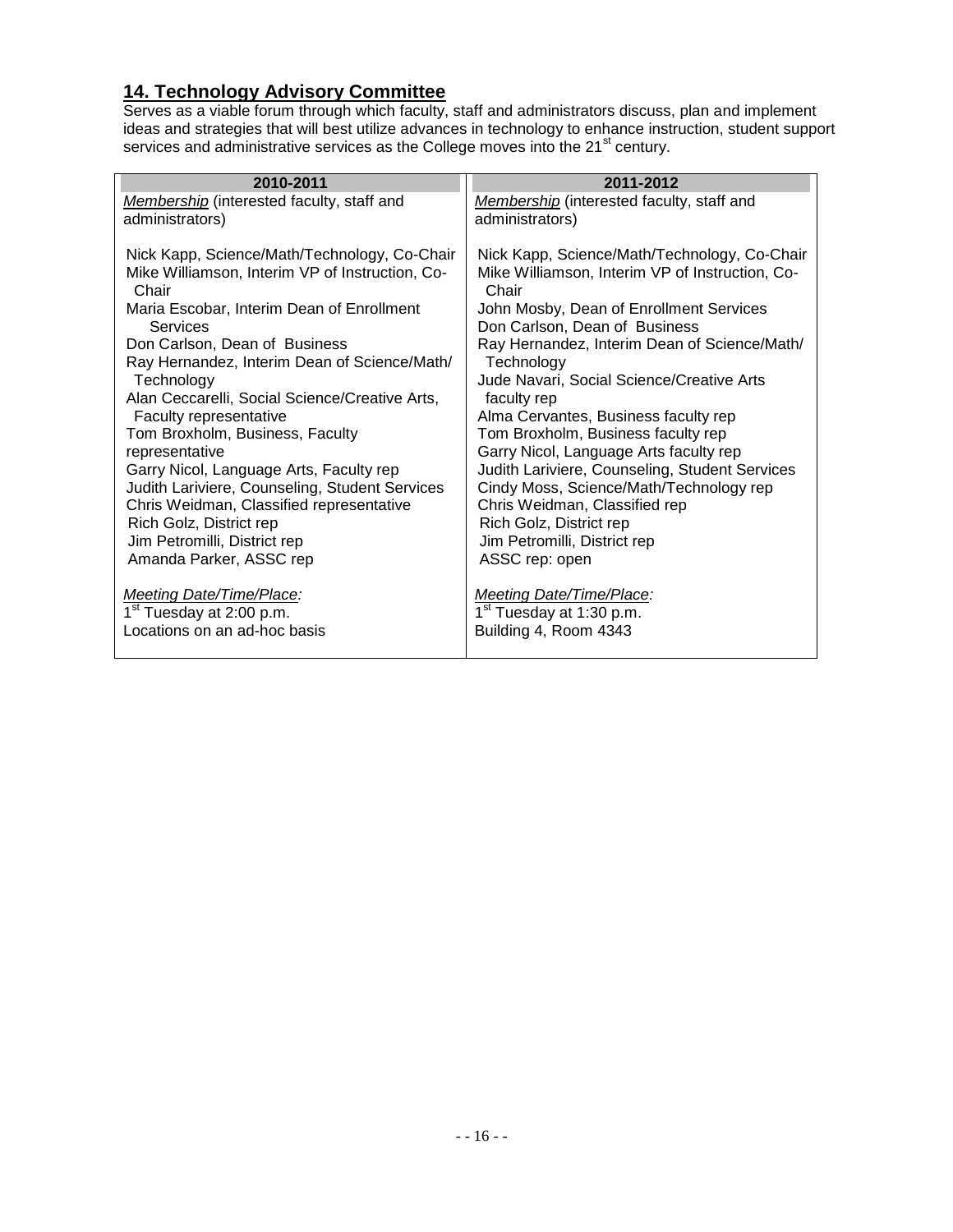## **TASK FORCES**

#### <span id="page-16-0"></span>**1. Art on Campus Committee**

The Art on Campus Committee is charged with developing and reviewing proposals for acquisition of art works for both indoor and outdoor display at Skyline College that are appropriate to the mission of the college, broadly interpreted, and express the college's commitment to access and respect for all, regardless of "level of preparation, socio-economic status, cultural, religious, or ethnic background, or disability." The committee will make recommendations to the College President. The committee shall consist of at least one representative each from administration, faculty, staff, and students. Members shall include representatives from the art department, the budget office and facilities. Members shall serve in staggered three-year terms (except student representatives) and may be reappointed.

| 2010-2011                                 | 2011-2012                                 |
|-------------------------------------------|-------------------------------------------|
| <b>Membership</b> (representatives from   | <b>Membership</b> (representatives from   |
|                                           |                                           |
| management, faculty, staff, and students) | management, faculty, staff, and students) |
|                                           |                                           |
| Donna Bestock, Co-Chair, management       | Donna Bestock, Co-Chair, management       |
| Paul Bridenbaugh, Co-Chair, faculty       | Paul Bridenbaugh, Co-Chair, faculty       |
| Eloisa Briones, management                | Eloisa Briones, management                |
| Kathy Fitzpatrick, classified             | Kathy Fitzpatrick, classified             |
| Richard Inokuchi, management              | Richard Inokuchi, management              |
| Judy Lariviere, faculty                   | Judy Lariviere, faculty                   |
| Sue Lorenzo, classified                   | Sue Lorenzo, classified                   |
| Ellen Lowenstein, faculty                 | Ellen Lowenstein, faculty                 |
| Justin Piergrossi, faculty                | Justin Piergrossi, faculty                |
| <b>Tiffany Schmierer, faculty</b>         | <b>Tiffany Schmierer, faculty</b>         |
| Arthur Takayama, faculty                  | Arthur Takayama, faculty                  |
| Heidi Lavelle, ASSC                       | Levanna Lee, ASSC rep                     |
|                                           |                                           |
| Meeting Date/Time/Location                | Meeting Date/Time/Location                |
| To be Determined                          | To be Determined                          |
|                                           |                                           |
|                                           |                                           |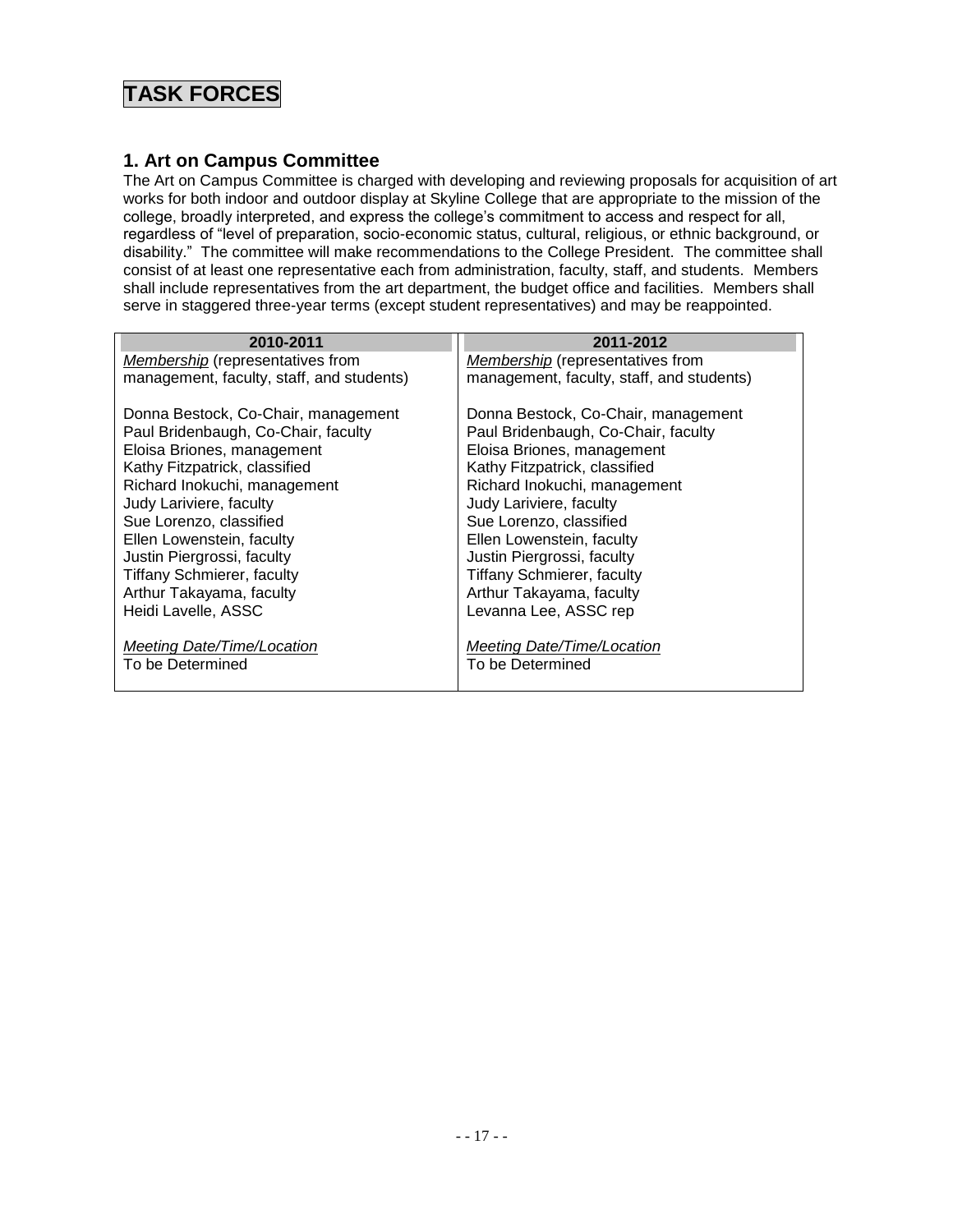#### <span id="page-17-0"></span>**2. Student Learning Outcomes Assessment Cycle (SLOAC) Steering Committee**

Consisting of primarily instructional faculty but also including administrators and student services faculty/staff, the SLOAC Steering Committee is charged with creating an infrastructure with which to implement the SLOAC initiative in a meaningful manner, and developing their own expertise by way of training and independent research in order to provide support for members of the campus community.

| Membership (SLOAC Coordinator (.40<br>Membership (SLOAC Coordinator (.40<br>reassigned time for a faculty member who<br>reassigned time for a faculty member who<br>reports to the VP of Instruction); Dean of<br>reports to the VP of Instruction); Dean of<br>Research, Planning and Institutional<br>Research, Planning and Institutional<br>Effectiveness; Curriculum Committee Chairs;<br>Effectiveness; Curriculum Committee Chairs;<br>minimum of two representatives per division;<br>minimum of two representatives per division; and<br>one Administrator.<br>and one Administrator.<br>Karen Wong, SLOAC Coordinator and<br>Karen Wong, SLOAC Chair, Language Arts rep<br>Language Arts rep<br>Rob Johnstone, Dean of Research, Planning and<br><b>Institutional Effectiveness</b><br>Rob Johnstone, Dean of Research, Planning<br>and Institutional Effectiveness<br>Nick Kapp, Curriculum Committee Chair and<br>Christine Roumbanis, Curriculum Committee<br>Science/Math/Technology rep<br>Regina Pelayo, Business<br>Co-Chair and Business rep<br>Nick Kapp, Curriculum Committee Co-Chair<br><b>Christine Roumbanis, Business</b><br>and Science/Math/Technology rep<br>Paul Spakowski, Business<br>Sita Motipara, Business<br>Melissa Komadina, Counseling, Student Services<br>Regina Pelayo, Business<br>Michael Bishow, Language Arts<br>Melissa Komadina, Counseling, Student<br>Luciana Castro, Language Arts<br>Chris Gibson, Language Arts<br><b>Services</b><br>Michael Bishow, Language Arts<br>Lucia Lachmayr, Language Arts<br>Luciana Castro, Language Arts<br>Jan Fosberg, Kinesiology/Athletics /Dance<br>Greg Christensen, Language Arts<br>Rick Hough, Science/Math/Technology<br>Kathleen Feinblum, Language Arts<br>Steve Aurilio, Social Science/Creative Arts<br>Lucia Lachmayr, Language Arts<br>Jude Navari, Social Science/Creative Arts<br>Jan Fosberg, Physical Education/Athletics<br>Arthur Takayama, Social Science/Creative Arts<br>Dennis Wolbers, Library, Social Science/<br>/Dance<br>Rick Hough, Science/Math/Technology<br><b>Creative Arts</b><br>Steve Aurilio, Social Science/Creative Arts<br>Mike Williamson, Interim Vice President of<br>Jude Navari, Social Science/Creative Arts<br>Instruction,, Administrator<br>Arthur Takayama, Social Science/Creative<br>Arts<br><b>Meeting Date/Time/Location</b><br>4 <sup>th</sup> Mondays of the month<br>Dennis Wolbers, Library, Social Science/<br>$2:00 - 4:00$ p.m.<br><b>Creative Arts</b><br>Regina Stanback Stroud, President,<br>Building 6, Room 6203<br>Administrator<br><b>Meeting Date/Time/Location</b><br>4 <sup>th</sup> Mondays of the month<br>2:00-4:00 p.m.<br>Building 6, Room 6203 | 2010-2011 | 2011-2012 |
|------------------------------------------------------------------------------------------------------------------------------------------------------------------------------------------------------------------------------------------------------------------------------------------------------------------------------------------------------------------------------------------------------------------------------------------------------------------------------------------------------------------------------------------------------------------------------------------------------------------------------------------------------------------------------------------------------------------------------------------------------------------------------------------------------------------------------------------------------------------------------------------------------------------------------------------------------------------------------------------------------------------------------------------------------------------------------------------------------------------------------------------------------------------------------------------------------------------------------------------------------------------------------------------------------------------------------------------------------------------------------------------------------------------------------------------------------------------------------------------------------------------------------------------------------------------------------------------------------------------------------------------------------------------------------------------------------------------------------------------------------------------------------------------------------------------------------------------------------------------------------------------------------------------------------------------------------------------------------------------------------------------------------------------------------------------------------------------------------------------------------------------------------------------------------------------------------------------------------------------------------------------------------------------------------------------------------------------------------------------------------------------------------------------------------------------------------------------------------------------------------------------------------------------------------------------------------------------------------------------------------------------------------------------------------------------------------------------|-----------|-----------|
|                                                                                                                                                                                                                                                                                                                                                                                                                                                                                                                                                                                                                                                                                                                                                                                                                                                                                                                                                                                                                                                                                                                                                                                                                                                                                                                                                                                                                                                                                                                                                                                                                                                                                                                                                                                                                                                                                                                                                                                                                                                                                                                                                                                                                                                                                                                                                                                                                                                                                                                                                                                                                                                                                                                  |           |           |
|                                                                                                                                                                                                                                                                                                                                                                                                                                                                                                                                                                                                                                                                                                                                                                                                                                                                                                                                                                                                                                                                                                                                                                                                                                                                                                                                                                                                                                                                                                                                                                                                                                                                                                                                                                                                                                                                                                                                                                                                                                                                                                                                                                                                                                                                                                                                                                                                                                                                                                                                                                                                                                                                                                                  |           |           |
|                                                                                                                                                                                                                                                                                                                                                                                                                                                                                                                                                                                                                                                                                                                                                                                                                                                                                                                                                                                                                                                                                                                                                                                                                                                                                                                                                                                                                                                                                                                                                                                                                                                                                                                                                                                                                                                                                                                                                                                                                                                                                                                                                                                                                                                                                                                                                                                                                                                                                                                                                                                                                                                                                                                  |           |           |
|                                                                                                                                                                                                                                                                                                                                                                                                                                                                                                                                                                                                                                                                                                                                                                                                                                                                                                                                                                                                                                                                                                                                                                                                                                                                                                                                                                                                                                                                                                                                                                                                                                                                                                                                                                                                                                                                                                                                                                                                                                                                                                                                                                                                                                                                                                                                                                                                                                                                                                                                                                                                                                                                                                                  |           |           |
|                                                                                                                                                                                                                                                                                                                                                                                                                                                                                                                                                                                                                                                                                                                                                                                                                                                                                                                                                                                                                                                                                                                                                                                                                                                                                                                                                                                                                                                                                                                                                                                                                                                                                                                                                                                                                                                                                                                                                                                                                                                                                                                                                                                                                                                                                                                                                                                                                                                                                                                                                                                                                                                                                                                  |           |           |
|                                                                                                                                                                                                                                                                                                                                                                                                                                                                                                                                                                                                                                                                                                                                                                                                                                                                                                                                                                                                                                                                                                                                                                                                                                                                                                                                                                                                                                                                                                                                                                                                                                                                                                                                                                                                                                                                                                                                                                                                                                                                                                                                                                                                                                                                                                                                                                                                                                                                                                                                                                                                                                                                                                                  |           |           |
|                                                                                                                                                                                                                                                                                                                                                                                                                                                                                                                                                                                                                                                                                                                                                                                                                                                                                                                                                                                                                                                                                                                                                                                                                                                                                                                                                                                                                                                                                                                                                                                                                                                                                                                                                                                                                                                                                                                                                                                                                                                                                                                                                                                                                                                                                                                                                                                                                                                                                                                                                                                                                                                                                                                  |           |           |
|                                                                                                                                                                                                                                                                                                                                                                                                                                                                                                                                                                                                                                                                                                                                                                                                                                                                                                                                                                                                                                                                                                                                                                                                                                                                                                                                                                                                                                                                                                                                                                                                                                                                                                                                                                                                                                                                                                                                                                                                                                                                                                                                                                                                                                                                                                                                                                                                                                                                                                                                                                                                                                                                                                                  |           |           |
|                                                                                                                                                                                                                                                                                                                                                                                                                                                                                                                                                                                                                                                                                                                                                                                                                                                                                                                                                                                                                                                                                                                                                                                                                                                                                                                                                                                                                                                                                                                                                                                                                                                                                                                                                                                                                                                                                                                                                                                                                                                                                                                                                                                                                                                                                                                                                                                                                                                                                                                                                                                                                                                                                                                  |           |           |
|                                                                                                                                                                                                                                                                                                                                                                                                                                                                                                                                                                                                                                                                                                                                                                                                                                                                                                                                                                                                                                                                                                                                                                                                                                                                                                                                                                                                                                                                                                                                                                                                                                                                                                                                                                                                                                                                                                                                                                                                                                                                                                                                                                                                                                                                                                                                                                                                                                                                                                                                                                                                                                                                                                                  |           |           |
|                                                                                                                                                                                                                                                                                                                                                                                                                                                                                                                                                                                                                                                                                                                                                                                                                                                                                                                                                                                                                                                                                                                                                                                                                                                                                                                                                                                                                                                                                                                                                                                                                                                                                                                                                                                                                                                                                                                                                                                                                                                                                                                                                                                                                                                                                                                                                                                                                                                                                                                                                                                                                                                                                                                  |           |           |
|                                                                                                                                                                                                                                                                                                                                                                                                                                                                                                                                                                                                                                                                                                                                                                                                                                                                                                                                                                                                                                                                                                                                                                                                                                                                                                                                                                                                                                                                                                                                                                                                                                                                                                                                                                                                                                                                                                                                                                                                                                                                                                                                                                                                                                                                                                                                                                                                                                                                                                                                                                                                                                                                                                                  |           |           |
|                                                                                                                                                                                                                                                                                                                                                                                                                                                                                                                                                                                                                                                                                                                                                                                                                                                                                                                                                                                                                                                                                                                                                                                                                                                                                                                                                                                                                                                                                                                                                                                                                                                                                                                                                                                                                                                                                                                                                                                                                                                                                                                                                                                                                                                                                                                                                                                                                                                                                                                                                                                                                                                                                                                  |           |           |
|                                                                                                                                                                                                                                                                                                                                                                                                                                                                                                                                                                                                                                                                                                                                                                                                                                                                                                                                                                                                                                                                                                                                                                                                                                                                                                                                                                                                                                                                                                                                                                                                                                                                                                                                                                                                                                                                                                                                                                                                                                                                                                                                                                                                                                                                                                                                                                                                                                                                                                                                                                                                                                                                                                                  |           |           |
|                                                                                                                                                                                                                                                                                                                                                                                                                                                                                                                                                                                                                                                                                                                                                                                                                                                                                                                                                                                                                                                                                                                                                                                                                                                                                                                                                                                                                                                                                                                                                                                                                                                                                                                                                                                                                                                                                                                                                                                                                                                                                                                                                                                                                                                                                                                                                                                                                                                                                                                                                                                                                                                                                                                  |           |           |
|                                                                                                                                                                                                                                                                                                                                                                                                                                                                                                                                                                                                                                                                                                                                                                                                                                                                                                                                                                                                                                                                                                                                                                                                                                                                                                                                                                                                                                                                                                                                                                                                                                                                                                                                                                                                                                                                                                                                                                                                                                                                                                                                                                                                                                                                                                                                                                                                                                                                                                                                                                                                                                                                                                                  |           |           |
|                                                                                                                                                                                                                                                                                                                                                                                                                                                                                                                                                                                                                                                                                                                                                                                                                                                                                                                                                                                                                                                                                                                                                                                                                                                                                                                                                                                                                                                                                                                                                                                                                                                                                                                                                                                                                                                                                                                                                                                                                                                                                                                                                                                                                                                                                                                                                                                                                                                                                                                                                                                                                                                                                                                  |           |           |
|                                                                                                                                                                                                                                                                                                                                                                                                                                                                                                                                                                                                                                                                                                                                                                                                                                                                                                                                                                                                                                                                                                                                                                                                                                                                                                                                                                                                                                                                                                                                                                                                                                                                                                                                                                                                                                                                                                                                                                                                                                                                                                                                                                                                                                                                                                                                                                                                                                                                                                                                                                                                                                                                                                                  |           |           |
|                                                                                                                                                                                                                                                                                                                                                                                                                                                                                                                                                                                                                                                                                                                                                                                                                                                                                                                                                                                                                                                                                                                                                                                                                                                                                                                                                                                                                                                                                                                                                                                                                                                                                                                                                                                                                                                                                                                                                                                                                                                                                                                                                                                                                                                                                                                                                                                                                                                                                                                                                                                                                                                                                                                  |           |           |
|                                                                                                                                                                                                                                                                                                                                                                                                                                                                                                                                                                                                                                                                                                                                                                                                                                                                                                                                                                                                                                                                                                                                                                                                                                                                                                                                                                                                                                                                                                                                                                                                                                                                                                                                                                                                                                                                                                                                                                                                                                                                                                                                                                                                                                                                                                                                                                                                                                                                                                                                                                                                                                                                                                                  |           |           |
|                                                                                                                                                                                                                                                                                                                                                                                                                                                                                                                                                                                                                                                                                                                                                                                                                                                                                                                                                                                                                                                                                                                                                                                                                                                                                                                                                                                                                                                                                                                                                                                                                                                                                                                                                                                                                                                                                                                                                                                                                                                                                                                                                                                                                                                                                                                                                                                                                                                                                                                                                                                                                                                                                                                  |           |           |
|                                                                                                                                                                                                                                                                                                                                                                                                                                                                                                                                                                                                                                                                                                                                                                                                                                                                                                                                                                                                                                                                                                                                                                                                                                                                                                                                                                                                                                                                                                                                                                                                                                                                                                                                                                                                                                                                                                                                                                                                                                                                                                                                                                                                                                                                                                                                                                                                                                                                                                                                                                                                                                                                                                                  |           |           |
|                                                                                                                                                                                                                                                                                                                                                                                                                                                                                                                                                                                                                                                                                                                                                                                                                                                                                                                                                                                                                                                                                                                                                                                                                                                                                                                                                                                                                                                                                                                                                                                                                                                                                                                                                                                                                                                                                                                                                                                                                                                                                                                                                                                                                                                                                                                                                                                                                                                                                                                                                                                                                                                                                                                  |           |           |
|                                                                                                                                                                                                                                                                                                                                                                                                                                                                                                                                                                                                                                                                                                                                                                                                                                                                                                                                                                                                                                                                                                                                                                                                                                                                                                                                                                                                                                                                                                                                                                                                                                                                                                                                                                                                                                                                                                                                                                                                                                                                                                                                                                                                                                                                                                                                                                                                                                                                                                                                                                                                                                                                                                                  |           |           |
|                                                                                                                                                                                                                                                                                                                                                                                                                                                                                                                                                                                                                                                                                                                                                                                                                                                                                                                                                                                                                                                                                                                                                                                                                                                                                                                                                                                                                                                                                                                                                                                                                                                                                                                                                                                                                                                                                                                                                                                                                                                                                                                                                                                                                                                                                                                                                                                                                                                                                                                                                                                                                                                                                                                  |           |           |
|                                                                                                                                                                                                                                                                                                                                                                                                                                                                                                                                                                                                                                                                                                                                                                                                                                                                                                                                                                                                                                                                                                                                                                                                                                                                                                                                                                                                                                                                                                                                                                                                                                                                                                                                                                                                                                                                                                                                                                                                                                                                                                                                                                                                                                                                                                                                                                                                                                                                                                                                                                                                                                                                                                                  |           |           |
|                                                                                                                                                                                                                                                                                                                                                                                                                                                                                                                                                                                                                                                                                                                                                                                                                                                                                                                                                                                                                                                                                                                                                                                                                                                                                                                                                                                                                                                                                                                                                                                                                                                                                                                                                                                                                                                                                                                                                                                                                                                                                                                                                                                                                                                                                                                                                                                                                                                                                                                                                                                                                                                                                                                  |           |           |
|                                                                                                                                                                                                                                                                                                                                                                                                                                                                                                                                                                                                                                                                                                                                                                                                                                                                                                                                                                                                                                                                                                                                                                                                                                                                                                                                                                                                                                                                                                                                                                                                                                                                                                                                                                                                                                                                                                                                                                                                                                                                                                                                                                                                                                                                                                                                                                                                                                                                                                                                                                                                                                                                                                                  |           |           |
|                                                                                                                                                                                                                                                                                                                                                                                                                                                                                                                                                                                                                                                                                                                                                                                                                                                                                                                                                                                                                                                                                                                                                                                                                                                                                                                                                                                                                                                                                                                                                                                                                                                                                                                                                                                                                                                                                                                                                                                                                                                                                                                                                                                                                                                                                                                                                                                                                                                                                                                                                                                                                                                                                                                  |           |           |
|                                                                                                                                                                                                                                                                                                                                                                                                                                                                                                                                                                                                                                                                                                                                                                                                                                                                                                                                                                                                                                                                                                                                                                                                                                                                                                                                                                                                                                                                                                                                                                                                                                                                                                                                                                                                                                                                                                                                                                                                                                                                                                                                                                                                                                                                                                                                                                                                                                                                                                                                                                                                                                                                                                                  |           |           |
|                                                                                                                                                                                                                                                                                                                                                                                                                                                                                                                                                                                                                                                                                                                                                                                                                                                                                                                                                                                                                                                                                                                                                                                                                                                                                                                                                                                                                                                                                                                                                                                                                                                                                                                                                                                                                                                                                                                                                                                                                                                                                                                                                                                                                                                                                                                                                                                                                                                                                                                                                                                                                                                                                                                  |           |           |
|                                                                                                                                                                                                                                                                                                                                                                                                                                                                                                                                                                                                                                                                                                                                                                                                                                                                                                                                                                                                                                                                                                                                                                                                                                                                                                                                                                                                                                                                                                                                                                                                                                                                                                                                                                                                                                                                                                                                                                                                                                                                                                                                                                                                                                                                                                                                                                                                                                                                                                                                                                                                                                                                                                                  |           |           |
|                                                                                                                                                                                                                                                                                                                                                                                                                                                                                                                                                                                                                                                                                                                                                                                                                                                                                                                                                                                                                                                                                                                                                                                                                                                                                                                                                                                                                                                                                                                                                                                                                                                                                                                                                                                                                                                                                                                                                                                                                                                                                                                                                                                                                                                                                                                                                                                                                                                                                                                                                                                                                                                                                                                  |           |           |
|                                                                                                                                                                                                                                                                                                                                                                                                                                                                                                                                                                                                                                                                                                                                                                                                                                                                                                                                                                                                                                                                                                                                                                                                                                                                                                                                                                                                                                                                                                                                                                                                                                                                                                                                                                                                                                                                                                                                                                                                                                                                                                                                                                                                                                                                                                                                                                                                                                                                                                                                                                                                                                                                                                                  |           |           |
|                                                                                                                                                                                                                                                                                                                                                                                                                                                                                                                                                                                                                                                                                                                                                                                                                                                                                                                                                                                                                                                                                                                                                                                                                                                                                                                                                                                                                                                                                                                                                                                                                                                                                                                                                                                                                                                                                                                                                                                                                                                                                                                                                                                                                                                                                                                                                                                                                                                                                                                                                                                                                                                                                                                  |           |           |
|                                                                                                                                                                                                                                                                                                                                                                                                                                                                                                                                                                                                                                                                                                                                                                                                                                                                                                                                                                                                                                                                                                                                                                                                                                                                                                                                                                                                                                                                                                                                                                                                                                                                                                                                                                                                                                                                                                                                                                                                                                                                                                                                                                                                                                                                                                                                                                                                                                                                                                                                                                                                                                                                                                                  |           |           |
|                                                                                                                                                                                                                                                                                                                                                                                                                                                                                                                                                                                                                                                                                                                                                                                                                                                                                                                                                                                                                                                                                                                                                                                                                                                                                                                                                                                                                                                                                                                                                                                                                                                                                                                                                                                                                                                                                                                                                                                                                                                                                                                                                                                                                                                                                                                                                                                                                                                                                                                                                                                                                                                                                                                  |           |           |
|                                                                                                                                                                                                                                                                                                                                                                                                                                                                                                                                                                                                                                                                                                                                                                                                                                                                                                                                                                                                                                                                                                                                                                                                                                                                                                                                                                                                                                                                                                                                                                                                                                                                                                                                                                                                                                                                                                                                                                                                                                                                                                                                                                                                                                                                                                                                                                                                                                                                                                                                                                                                                                                                                                                  |           |           |
|                                                                                                                                                                                                                                                                                                                                                                                                                                                                                                                                                                                                                                                                                                                                                                                                                                                                                                                                                                                                                                                                                                                                                                                                                                                                                                                                                                                                                                                                                                                                                                                                                                                                                                                                                                                                                                                                                                                                                                                                                                                                                                                                                                                                                                                                                                                                                                                                                                                                                                                                                                                                                                                                                                                  |           |           |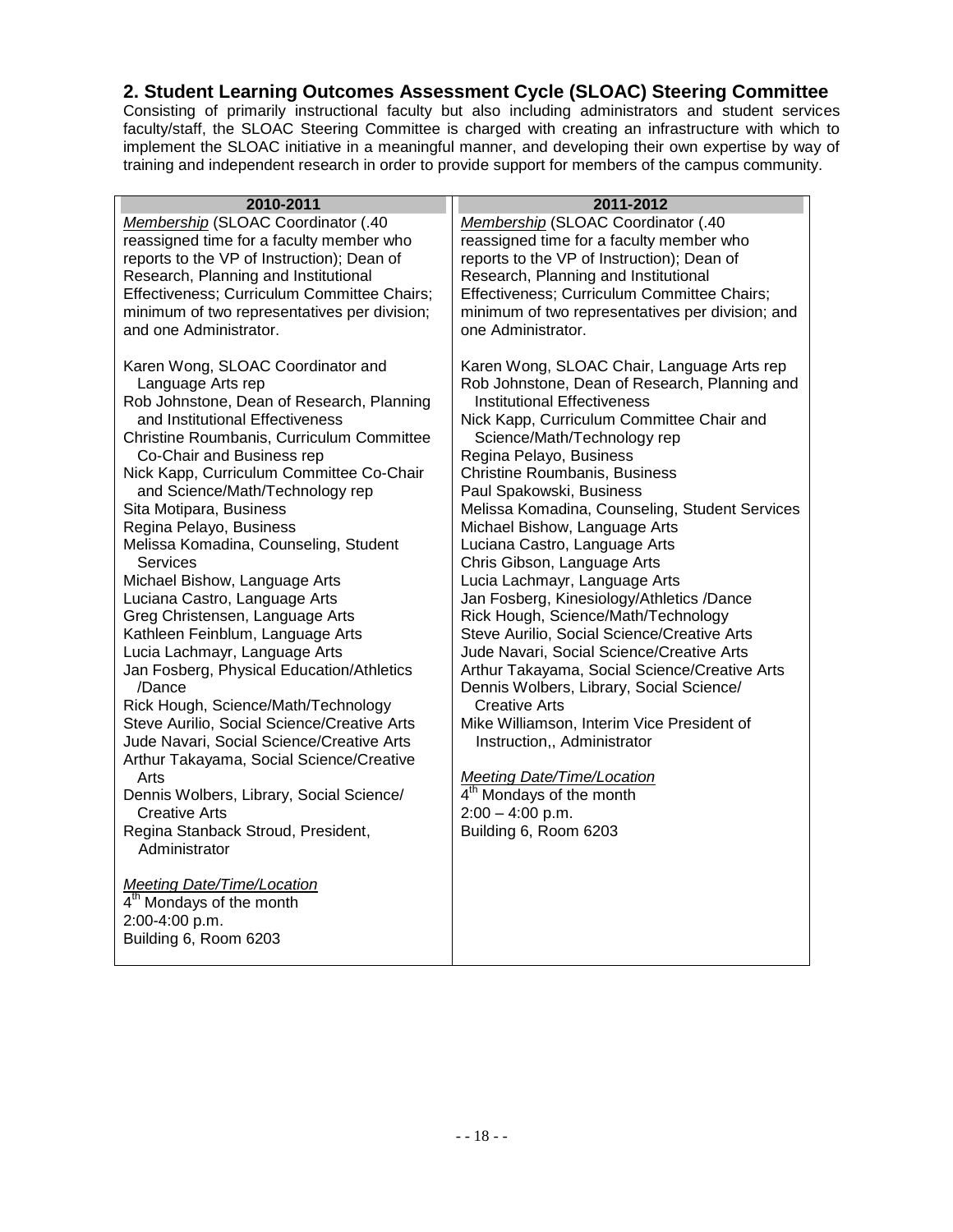# **OPERATIONAL WORK GROUPS**

#### <span id="page-18-0"></span>**1. Campus Auxiliary Services Advisory Committee**

Identifies concerns and makes recommendations regarding the cafeteria, bookstore, vending, and some facilities to the President or the Chancellor's Office. This is a college committee that interfaces with the District Auxiliary Services Advisory Committee (DASAC).

| 2010-2011                                          | 2011-2012                                          |
|----------------------------------------------------|----------------------------------------------------|
| <b>Membership</b> (representatives from bookstore, | <b>Membership</b> (representatives from bookstore, |
| cafeteria, Student Activities Office, Business     | cafeteria, Student Activities Office, Business     |
| Services office, Student Services)                 | Services office, Student Services)                 |
|                                                    |                                                    |
| Amory Cariadus, Student Activities                 | Amory Cariadus, Student Activities Coordinator,    |
| Coordinator, Chair                                 | Chair                                              |
| Joe Madrigal, Interim VP of Student Services       | Joe Madrigal, Interim VP of Student Services       |
| Eloisa Briones, College Business Officer           | Eloisa Briones, College Business Officer           |
| Kevin Chak, Bookstore                              | Kevin Chak, Bookstore                              |
| Patty Gladstone, ASSC rep                          | Rick McMahon, Pacific Dining representative        |
| Ray Parenti-Kurttila, ASSC rep                     | ASSC reps: open                                    |
| Rick McMahon, Pacific Dining representative        |                                                    |
|                                                    | Meeting Date/Time/Location                         |
| Meeting Date/Time/Location                         | Meetings held as needed                            |
| Meetings held as needed                            |                                                    |
|                                                    |                                                    |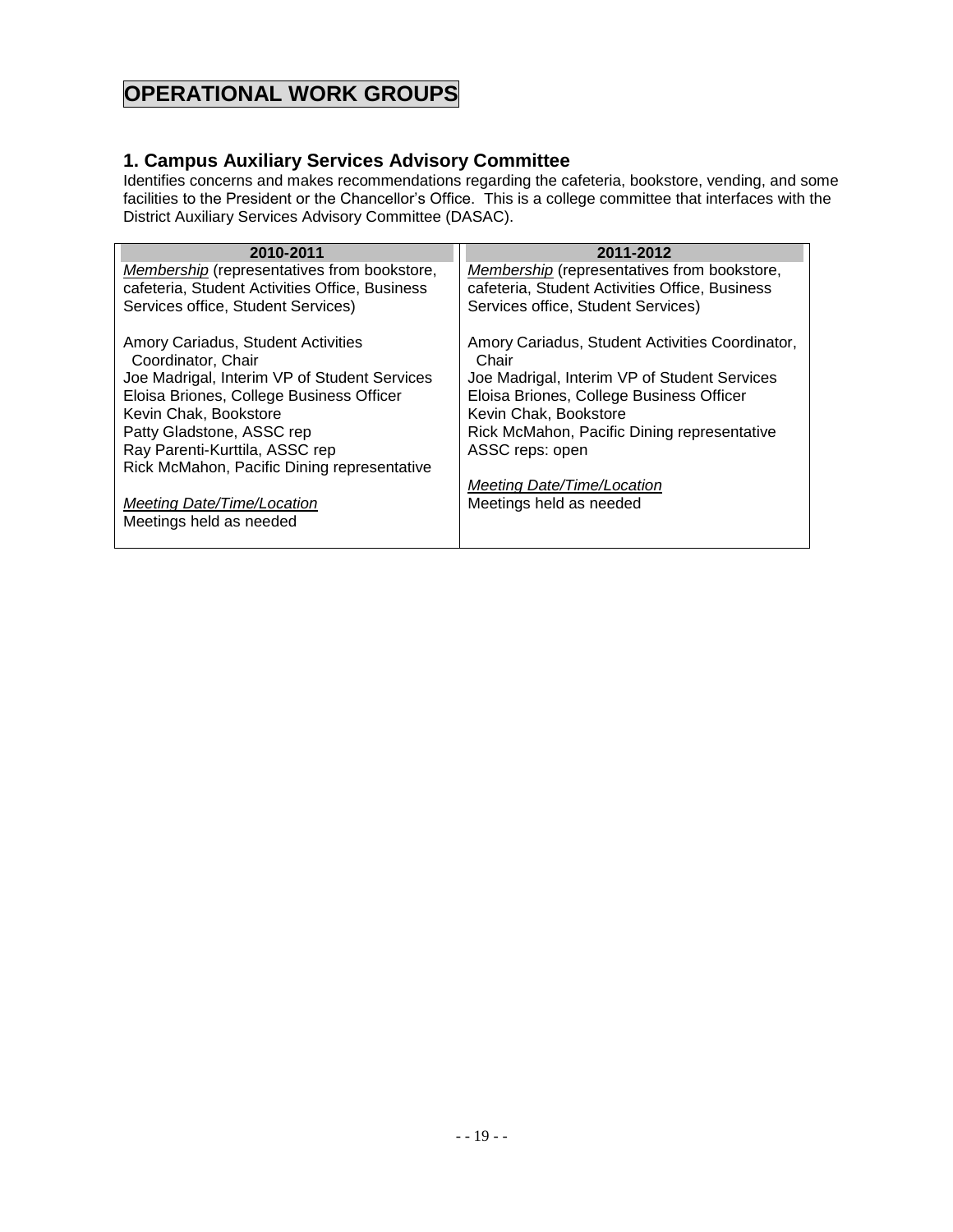## <span id="page-19-0"></span>**2. College Success Initiative (CSI) Coordinating Committee**

The role of this committee is to provide a venue to facilitate communication and currency among everyone involved in implementation of the Basic Skills Plan and between the instructional and student services components of the college. The group will seek to ensure that Skyline's Plan is integrated throughout the college. It will be responsible for overseeing the project as a whole and ensuring that the various efforts are well connected to each other, and well embedded in the college's structure. The committee will also identify any gaps that should be addressed. The committee will develop and maintain a calendar of activities to facilitate communication and coordination across the college.

| 2010-2011                                                    | 2011-2012                                                                         |
|--------------------------------------------------------------|-----------------------------------------------------------------------------------|
| Membership: The committee will be a broadly                  | Membership: The committee will be a broadly                                       |
| constituted group representing all of the key                | constituted group representing all of the key                                     |
| components of the project, and co-chaired by                 | components of the project, and co-chaired by                                      |
| the College Success Coordinator and a Vice                   | the College Success Coordinator and a Vice                                        |
| President. If the Coordinator is a classroom                 | President. If the Coordinator is a classroom                                      |
| instructor, the Co-Chair would be the Vice                   | instructor, the Co-Chair would be the Vice                                        |
| President of Student Services. If the                        | President of Student Services. If the                                             |
| Coordinator is a counselor or librarian, the Co-             | Coordinator is a counselor or librarian, the Co-                                  |
| Chair would be the Vice President of                         | Chair would be the Vice President of                                              |
| Instruction. The members would include:                      | Instruction. The members would include:                                           |
| Joe Madrigal, Interim VP of Student Services,                | Nohel Corral, College Success Co-                                                 |
| Co-Chair                                                     | Coordinator, Co-Chair                                                             |
| Virginia Padron, College Success Co-                         | Chris Gibson, College Success Co-                                                 |
| Coordinator, Co-Chair                                        | Coordinator, Co-Chair                                                             |
| Soodi Zamani, College Success Co-                            | Connie Beringer, Dean, Language Arts                                              |
| Coordinator, Co-Chair                                        | Aileen Conmigo, Financial Aid rep                                                 |
| Connie Beringer, Dean, Language Arts                         | David Hasson, Contextualized Curriculum                                           |
| Aileen Conmigo, Financial Aid rep                            | Ray Hernandez, Interim Dean, Science/Math/                                        |
| Nohel Corral, Director, Learning Center                      | Technology                                                                        |
| David Hasson, Contextualized Curriculum                      | Rick Hough, Math faculty rep                                                      |
| Michael Hoffman, Achieving College Success<br>faculty leader | Rob Johnstone, Dean, Planning, Research and<br><b>Institutional Effectiveness</b> |
| Rick Hough, Math faculty rep                                 | Melissa Komadina, OnCourse Coordinator                                            |
| Rob Johnstone, Dean, Planning, Research and                  | Lucia Lachmayr, Reading faculty rep                                               |
| <b>Institutional Effectiveness</b>                           | Sue Lorenzo, Enrollment Services rep                                              |
| Melissa Komadina, OnCourse Coordinator                       | Vanson Nguyen, Achieving College Success                                          |
| Lucia Lachmayr, Reading faculty rep                          | faculty leader                                                                    |
| Sue Lorenzo, A&R representative                              | Jim Petromilli, Technology Coordinator for                                        |
| Jim Petromilli, Technology Coordinator for                   | Skyline (resource)                                                                |
| Skyline (resource)                                           | Leigh Anne Sippel, ESOL faculty rep                                               |
| Leigh Anne Sippel, ESOL faculty rep                          | Phyllis Taylor, Professional Development rep                                      |
| Phyllis Taylor, Professional Development rep                 | David Ulate, Research Analyst                                                     |
| Linda Van Sciver, DSPS, Counseling                           | Linda Van Sciver, DSPS, Counseling                                                |
| Rick Wallace, Dean, Counseling and                           | Rick Wallace, Dean, Counseling and                                                |
| <b>Matriculation Coordinator</b>                             | <b>Matriculation Coordinator</b>                                                  |
| Ray Hernandez, Interim Dean, Science/Math/                   | Karen Wong, Language Arts faculty rep                                             |
| Technology                                                   | Joe Madrigal, Interim VP of Student Services,                                     |
| Karen Wong, Language Arts faculty rep                        | ex-officio                                                                        |
|                                                              | Mike Williamson, Interim VP of Instruction, ex-                                   |
| <b>Meeting Date/Time/Location</b>                            | officio                                                                           |
| 3 <sup>rd</sup> Tuesdays of the month                        |                                                                                   |
| $1:30 - 3:30$ pm                                             | <b>Meeting Date/Time/Location</b>                                                 |
| Building 1, Room 1319                                        | 3 <sup>rd</sup> Tuesdays of the month                                             |
|                                                              | $1:30 - 3:30$ pm                                                                  |
|                                                              | Building 1, Room 1319                                                             |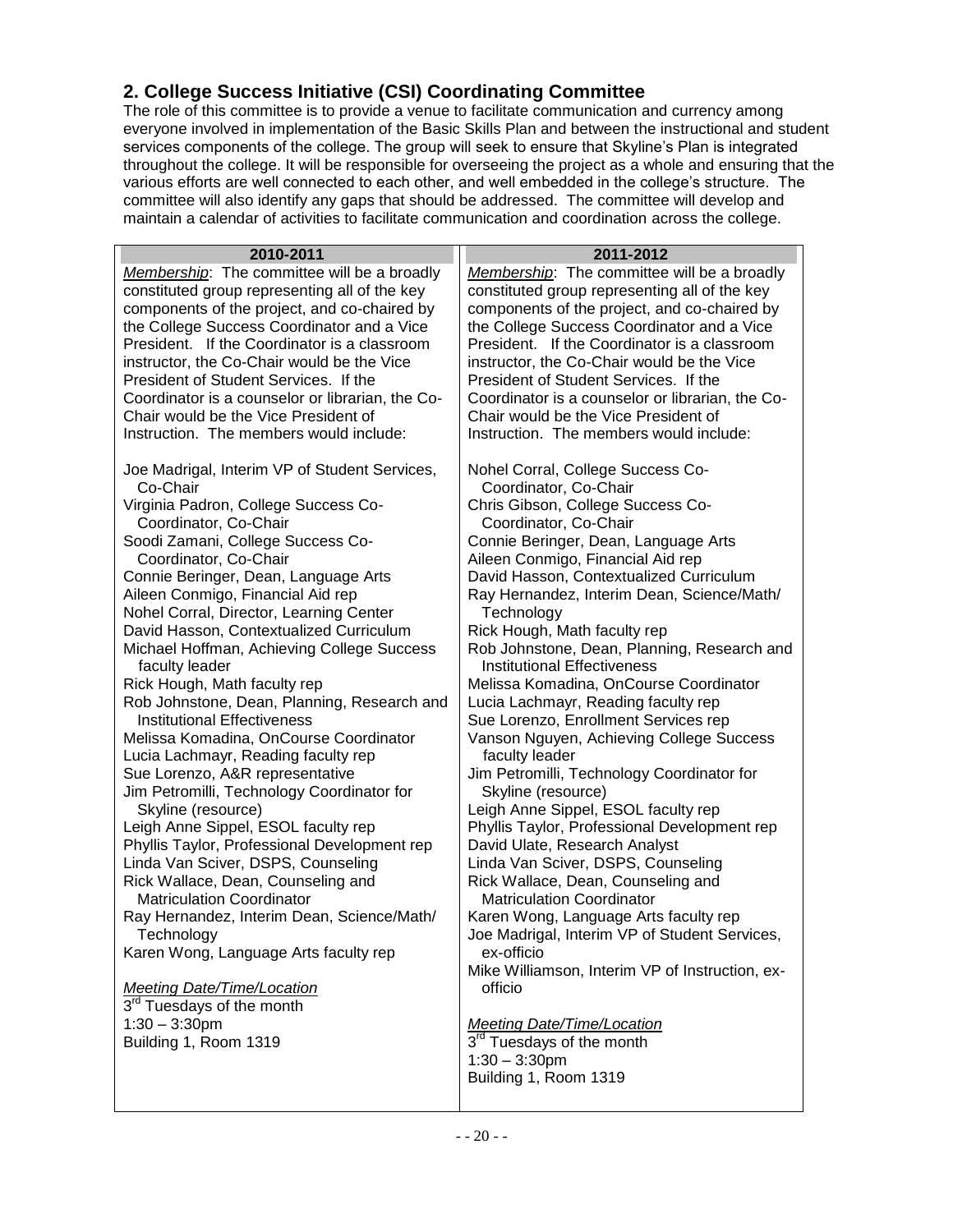#### <span id="page-20-0"></span>**4. Commencement Committee**

This committee plans, coordinates and implements all activities for Commencement. The committee meets regularly during the spring semester until the day of graduation. Meetings focus on all logistical aspects of the graduation and the commencement ceremony.

| 2010-2011                                                                                                                                         | 2011-2012                                                                                                                                         |
|---------------------------------------------------------------------------------------------------------------------------------------------------|---------------------------------------------------------------------------------------------------------------------------------------------------|
| <b>Membership</b> (Representatives from Buildings                                                                                                 | <b>Membership</b> (Representatives from Buildings                                                                                                 |
| and Grounds, Campus Bookstore, Multi-Media,                                                                                                       | and Grounds, Campus Bookstore, Multi-Media,                                                                                                       |
| <b>Student Services)</b>                                                                                                                          | <b>Student Services)</b>                                                                                                                          |
| Amory Cariadus, Chair                                                                                                                             | Amory Cariadus, Chair                                                                                                                             |
| Connie Beringer                                                                                                                                   | Connie Beringer                                                                                                                                   |
| Linda Bertellotti                                                                                                                                 | Linda Bertellotti                                                                                                                                 |
| Alan Ceccarelli                                                                                                                                   | <b>Sheldon Carroll</b>                                                                                                                            |
| Kevin Chak                                                                                                                                        | Alan Ceccarelli                                                                                                                                   |
| Maria Escobar                                                                                                                                     | Kevin Chak                                                                                                                                        |
| Golda Gacutan                                                                                                                                     | Golda Gacutan                                                                                                                                     |
| Richard Inokuchi                                                                                                                                  | Richard Inokuchi                                                                                                                                  |
| Joe Madrigal                                                                                                                                      | Joe Madrigal                                                                                                                                      |
| Christianne Marra                                                                                                                                 | Christianne Marra                                                                                                                                 |
| Joe Morello                                                                                                                                       | Joe Morello                                                                                                                                       |
| <b>Sheldon Carroll</b>                                                                                                                            | John Mosby                                                                                                                                        |
| <b>Theresa Tentes</b>                                                                                                                             | <b>Theresa Tentes</b>                                                                                                                             |
| <b>Brian Tupper</b>                                                                                                                               | <b>Brian Tupper</b>                                                                                                                               |
| ASSC rep: open                                                                                                                                    | ASSC rep: open                                                                                                                                    |
| Other members of the campus community are<br>invited to meetings that cover specific planning<br>areas as it relates to their department, program | Other members of the campus community are<br>invited to meetings that cover specific planning<br>areas as it relates to their department, program |
| or division.                                                                                                                                      | or division.                                                                                                                                      |
| Meeting Date/Time/Location<br>Meetings held as needed                                                                                             | Meeting Date/Time/Location<br>Meetings held as needed                                                                                             |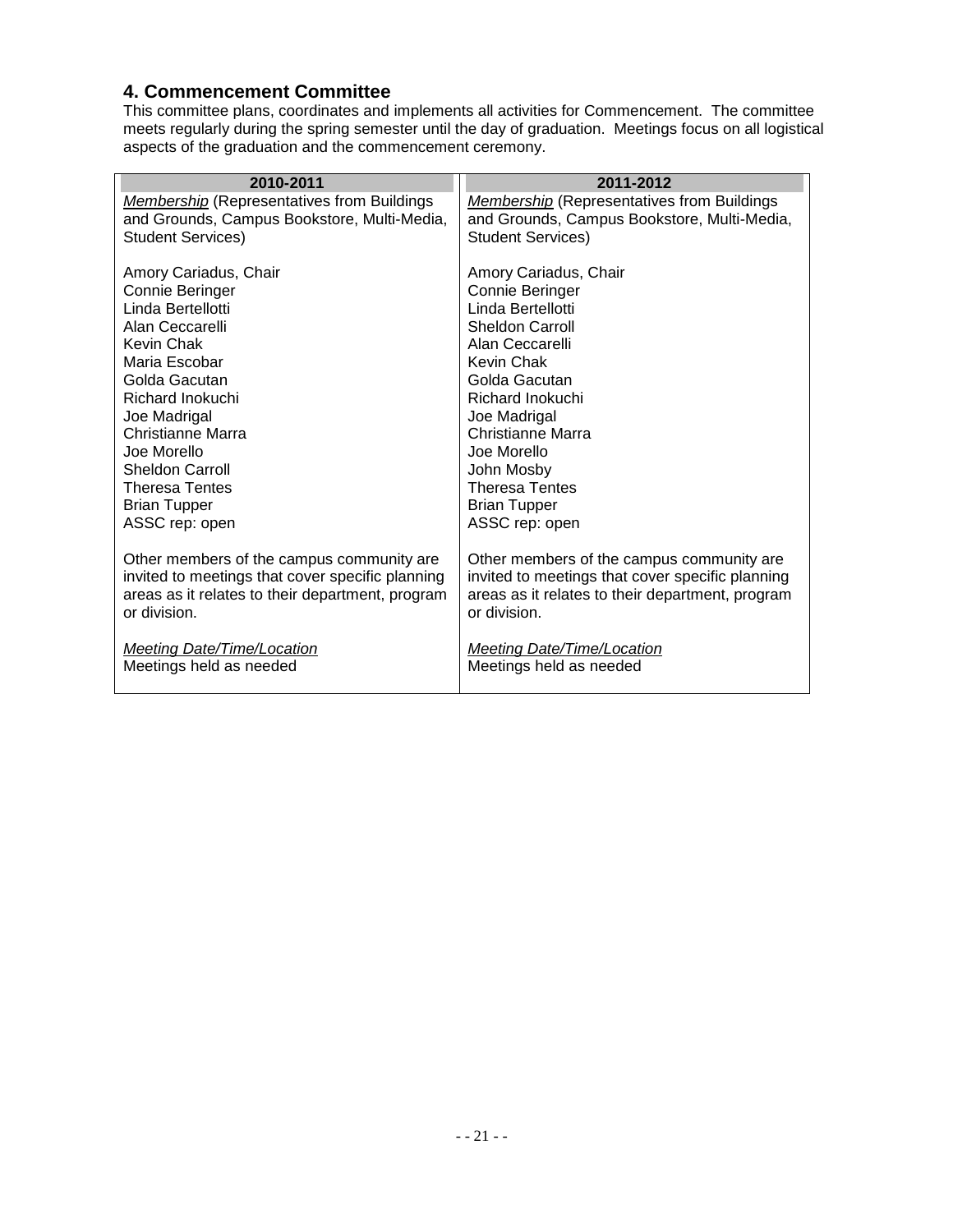## <span id="page-21-0"></span>**5. Emergency Response Plan Committee**

The Emergency Response Committee develops strategies for disaster preparedness and recovery for the campus. The committee is charged with maintaining the campus Emergency Response Plan, updating contact information and the evacuation plan, providing training for the campus on emergency procedures.

| 2010-2011                                      | 2011-2012                                      |
|------------------------------------------------|------------------------------------------------|
| <b>Membership (Representatives from Public</b> | <b>Membership (Representatives from Public</b> |
| Safety, Health Office and Administration)      | Safety, Health Office and Administration)      |
|                                                |                                                |
| Brian Tupper, Chair                            | Brian Tupper, Chair                            |
| Joe Madrigal, Co-Chair                         | Joe Madrigal, Co-Chair                         |
| Steve Aurilio                                  | <b>Steve Aurilio</b>                           |
| Linda Bertellotti                              | Linda Bertellotti                              |
| Eloisa Briones                                 | Eloisa Briones                                 |
| Maria Escobar                                  | Golda Gacutan                                  |
| Golda Gacutan                                  | Richard Inokuchi                               |
| Jan Gersonde                                   | Joe Morello                                    |
| Richard Inokuchi                               | Regina Stanback Stroud                         |
| Joe Morello                                    | Mike Williamson                                |
| Regina Stanback Stroud                         |                                                |
|                                                | Meeting Date/Time/Location                     |
| <b>Meeting Date/Time/Location</b>              | 4 <sup>th</sup> Friday of each month           |
| 4 <sup>th</sup> Friday of each month           | $2:00 - 3:00$ p.m.                             |
| $2:00 - 3:00$ p.m.                             | Building 1, Room 1319                          |
| Building 1, Room 1319                          |                                                |
|                                                |                                                |

## <span id="page-21-1"></span>**6. Event Support Working Group**

|                        | . . |
|------------------------|-----|
| Charge: under revision |     |

| 2010-2011                                      | 2011-2012                                       |
|------------------------------------------------|-------------------------------------------------|
| Membership (Representatives from               | <b>Membership</b> (Representatives from         |
| Administration, Operations, Facilities, Public | Administration, Operations, Facilities, Public  |
| Safety, Media Services and division offices    | Safety, Media Services and division offices who |
| who assist in event planning.)                 | assist in event planning.)                      |
|                                                |                                                 |
| Eloisa Briones, Chair                          | Eloisa Briones, Chair                           |
| Nancy Argarin                                  | Nancy Argarin                                   |
| Linda Bertellotti                              | Linda Bertellotti                               |
| <b>Katie Beverly</b>                           | <b>Katie Beverly</b>                            |
| Kamla Bucceri                                  | Kamla Bucceri                                   |
| <b>Amory Cariadus</b>                          | <b>Amory Cariadus</b>                           |
| Kathy Fitzpatrick                              | <b>Kathy Fitzpatrick</b>                        |
| Golda Gacutan                                  | Golda Gacutan                                   |
| Ira Lau                                        | Ira Lau                                         |
| Adolfo Leiva                                   | Adolfo Leiva                                    |
| Christianne Marra                              | Christianne Marra                               |
| Seini Mateialona                               | Seini Mateialona                                |
| Nadia Tariq                                    | Nadia Tariq                                     |
| <b>Theresa Tentes</b>                          | <b>Theresa Tentes</b>                           |
| Annie Trinh                                    | Annie Trinh                                     |
| <b>Brian Tupper</b>                            | <b>Brian Tupper</b>                             |
| William Watson                                 |                                                 |
|                                                | <b>Meeting Date/Time/Location</b>               |
| <b>Meeting Date/Time/Location</b>              | Meetings held as needed                         |
| Meetings held as needed                        |                                                 |
|                                                |                                                 |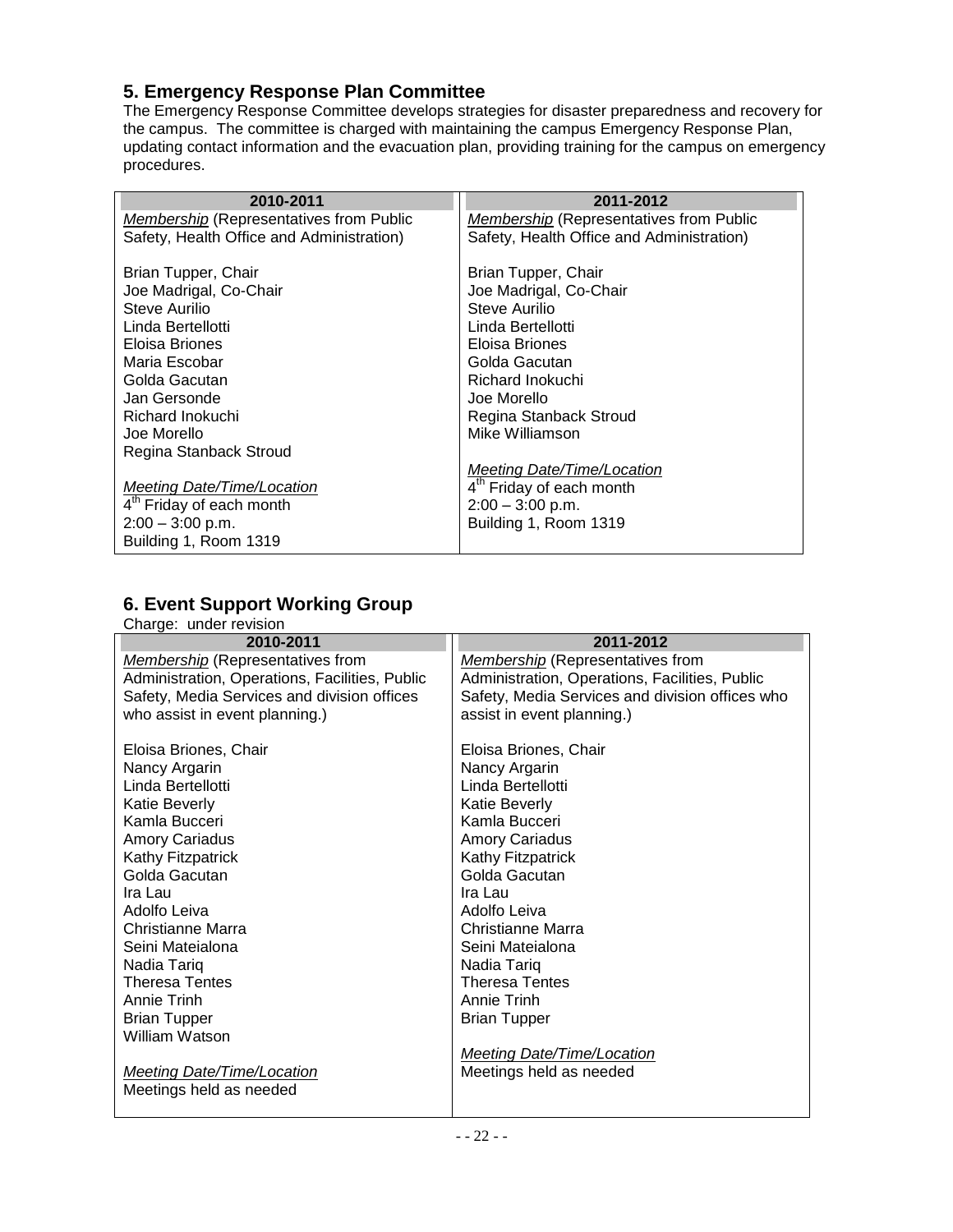## <span id="page-22-0"></span>**7. Instructional Leadership Team**

| 2010-2011<br>Membership (Vice President of Instruction,                                                                                                                                                                                                                                                                                                                                                                                                                                                                                                                             | 2011-2012                                                                                                                                                                                                                                                                                                                                                                                                                                                                                                                                                      |
|-------------------------------------------------------------------------------------------------------------------------------------------------------------------------------------------------------------------------------------------------------------------------------------------------------------------------------------------------------------------------------------------------------------------------------------------------------------------------------------------------------------------------------------------------------------------------------------|----------------------------------------------------------------------------------------------------------------------------------------------------------------------------------------------------------------------------------------------------------------------------------------------------------------------------------------------------------------------------------------------------------------------------------------------------------------------------------------------------------------------------------------------------------------|
| Instructional and Student Services division<br>deans)<br>deans)                                                                                                                                                                                                                                                                                                                                                                                                                                                                                                                     | <b>Membership</b> (Vice President of Instruction,<br>Instructional and Student Services division                                                                                                                                                                                                                                                                                                                                                                                                                                                               |
| Mike Williamson, Interim VP of Instruction<br>Connie Beringer, Dean, Language Arts/<br>Learning Resources<br>Donna Bestock, Dean, Social Science/<br>Creative Arts<br>Arts<br>Don Carlson, Dean, Business<br>Maria Escobar, Interim Dean, Enrollment<br>Services<br>Joe Morello, Dean, P.E./Athletics/Dance<br>Richard Wallace, Dean, Counseling, Advising<br>and Matriculation<br>Ray Hernandez, Interim Dean, Science/Math/<br>Technology<br>Meeting Date/Time/Location<br>2 <sup>nd</sup> and 4 <sup>th</sup> Mondays of each month<br>$1:30-3:30$ p.m.<br>Building 1, Room 1319 | Mike Williamson, Interim VP of Instruction<br>Connie Beringer, Dean, Language Arts/<br><b>Learning Resources</b><br>Donna Bestock, Dean, Social Science/ Creative<br>Don Carlson, Dean, Business<br>Ray Hernandez, Interim Dean, Science/Math/<br>Technology<br>Joe Morello, Dean, Kinesiology/Athletics/Dance<br>John Mosby, Dean, Enrollment Services<br>Richard Wallace, Dean, Counseling, Advising<br>and Matriculation<br><b>Meeting Date/Time/Location</b><br>$2^{nd}$ and $4^{th}$ Mondays of each month<br>$1:30 - 3:30$ p.m.<br>Building 4, Room 4343 |

## <span id="page-22-1"></span>**8. Outreach Committee**

| 2010-2011                                | 2011-2012                                     |
|------------------------------------------|-----------------------------------------------|
| Membership                               | Membership                                    |
| Chair to be determined                   | Chair to be determined                        |
| Luciana Castro, Language Arts            | Luciana Castro, Language Arts                 |
| Alice Erskine, Science/Math/Technology   | Alice Erskine, Science/Math/Technology        |
| Kathleen Feinblum, Language Arts         | Kathleen Feinblum, Language Arts              |
| Elaine Francisco, Business               | Josie Glenn, Business                         |
| Josie Glenn, Business                    | Ally Nuschy, Business                         |
| Julia Johnson, Business                  | Johannes Masare, Social Science/Creative Arts |
| Johannes Masare, Social Science/Creative | Aricka Bueno, Counseling                      |
| Arts                                     | Other appointments to be determined           |
| Shawn Whitney, Business                  |                                               |
| Other appointments to be determined      | Meeting Date/Time/Location                    |
|                                          | To be determined                              |
| Meeting Date/Time/Location               |                                               |
| To be determined                         |                                               |
|                                          |                                               |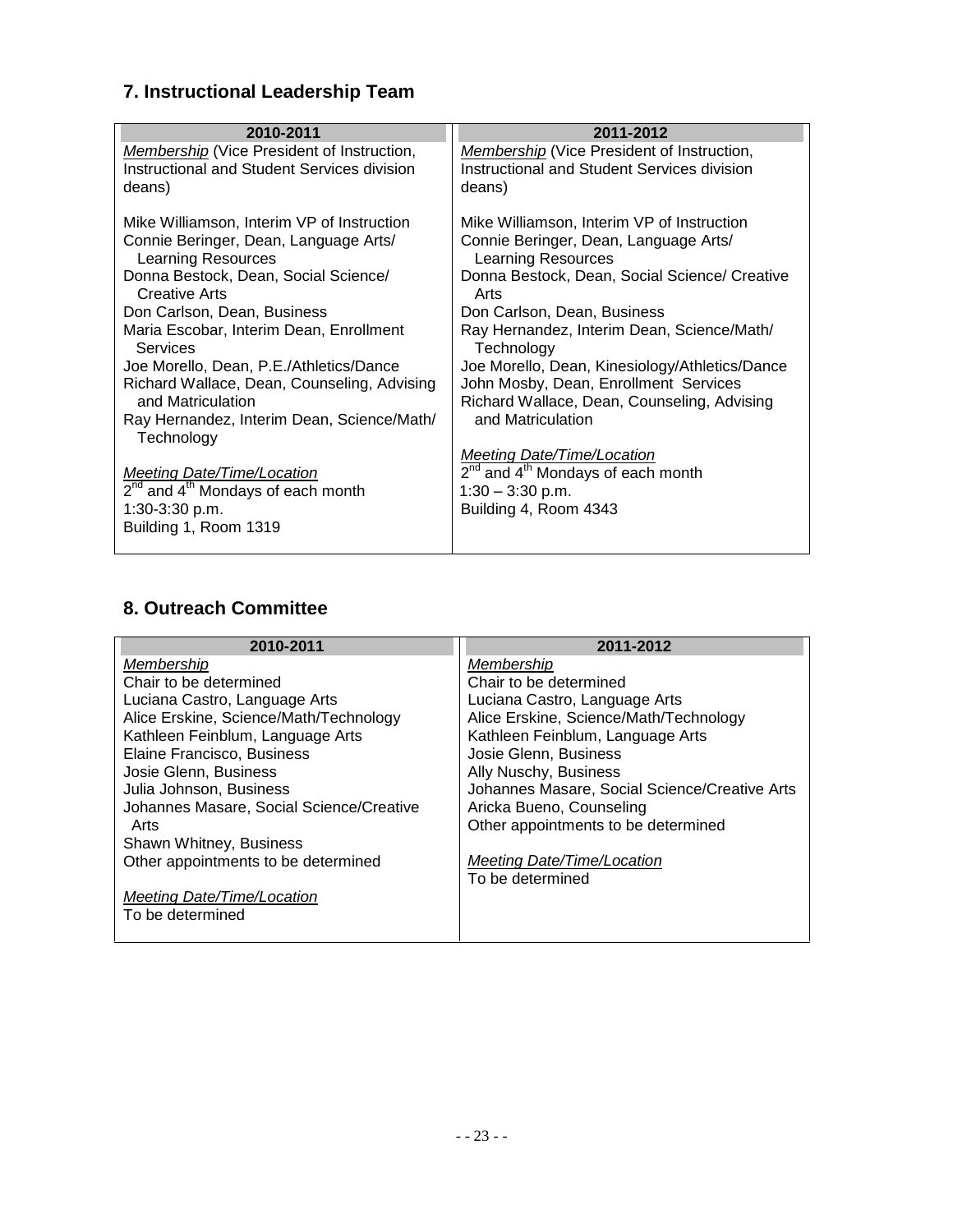### <span id="page-23-0"></span>**9. Scholarship Committee**

The Scholarship Committee serves as a general policy advisory group to the scholarship program and as a selection committee for general scholarships and awards that may be assigned to their jurisdiction. The primary sources of scholarships for which this committee selects scholarship recipients are Skyline and District Foundation and Skyline Organization funds.

| 2010-2011                                    | 2011-2012                                            |
|----------------------------------------------|------------------------------------------------------|
| Membership (members appointed by             | Membership (members appointed by constituent         |
| constituent groups)                          | groups)                                              |
| Maria Escobar, Interim Dean, Enrollment      | John Mosby, Dean, Enrollment Services                |
| Services                                     | Joe Madrigal, Interim VP of Student Services         |
| Joe Madrigal, Interim VP of Student Services | Jeff Acidera, Counseling                             |
| Jeff Acidera, Student Services               | Linda Allen, Classified representative               |
| Crystal Shetaya, Financial Aid Technician    | Daisy Araica, Science/Math/Technology                |
| Paul Spakowski, Business                     | Maggie Baez, Classified representative               |
| James Wong, Social Science/Creative Arts     | Steve Cooney, Business                               |
| Kevin Corsiglia, P.E./Athletics/Dance        | Kevin Corsiglia, Kinesiology/Athletics/Dance         |
| Kathleen Feinblum, Language Arts             | <b>Bridget Fischer, Social Science/Creative Arts</b> |
| Daisy Araica, Science/Math/Technology        | Lucia Lachmayr, Language Arts                        |
| Linda Allen, Classified representative       | Crystal Shetaya, Financial Aid Technician            |
| <b>Meeting Date/Time/Place:</b>              |                                                      |
| Meetings held as needed                      | Meeting Date/Time/Place:                             |
|                                              | Meetings held as needed                              |
|                                              |                                                      |

#### <span id="page-23-1"></span>**10. Student Recognition and Awards Committee**

This committee is charged with planning and implementing the annual Student Recognition Awards Ceremony and the Donor Appreciation Reception.

| 2010-2011                                       | 2011-2012                                       |
|-------------------------------------------------|-------------------------------------------------|
| Membership (interested faculty, staff and       | Membership (interested faculty, staff and       |
| administrators)                                 | administrators)                                 |
|                                                 |                                                 |
| Amory Cariadus, Chair                           | Amory Cariadus, Chair                           |
| Joe Madrigal                                    | Golda Gacutan                                   |
| Golda Gacutan                                   | Kathy Fitzpatrick, Classified rep               |
| Maria Escobar                                   | Joe Madrigal                                    |
| Christianne Marra                               | Christianne Marra                               |
| Kathy Fitzpatrick, Classified President*        | John Mosby                                      |
| ASSC representatives: open                      | Crystal Shetaya                                 |
| Academic Senate President *                     | ASSC representatives: open                      |
| Honors Transfer Program Coordinator *           | Academic Senate President *                     |
| Phi Theta Kappa Coordinator *                   | Honors Transfer Program Coordinator *           |
| Transfer Center Coordinator *                   | Phi Theta Kappa Coordinator *                   |
| Master of Ceremony *                            | Transfer Center Coordinator *                   |
|                                                 | Master of Ceremony *                            |
| *Representative who may choose to only attend   |                                                 |
| those meetings which directly affect their area | *Representative who may choose to only attend   |
|                                                 | those meetings which directly affect their area |
| <b>Meeting Date/Time/Place:</b>                 |                                                 |
| Meetings held as needed                         | Meeting Date/Time/Place:                        |
|                                                 | Meetings held as needed                         |